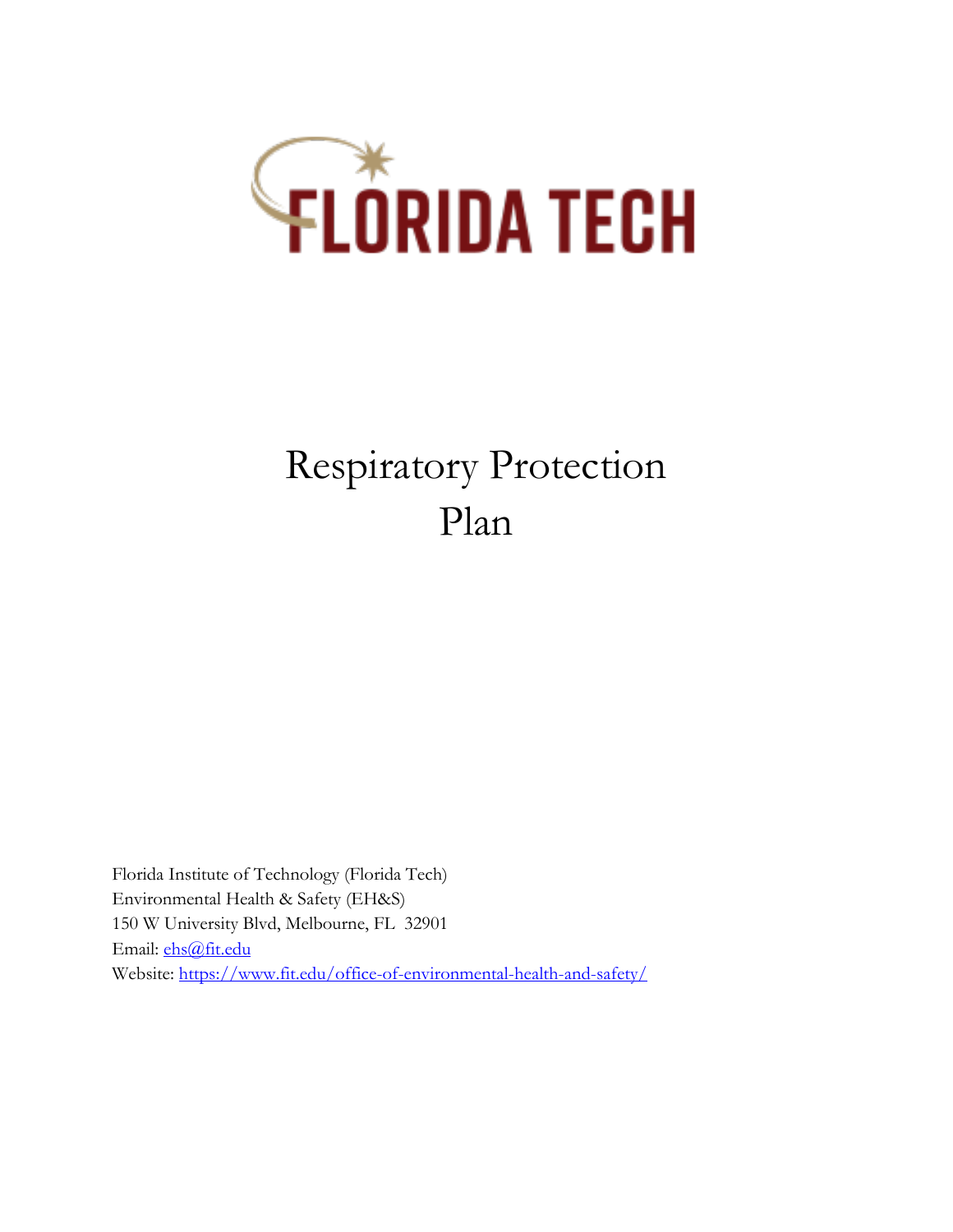

# Contents

| Florida Tech Respiratory Protection Program | 2 |
|---------------------------------------------|---|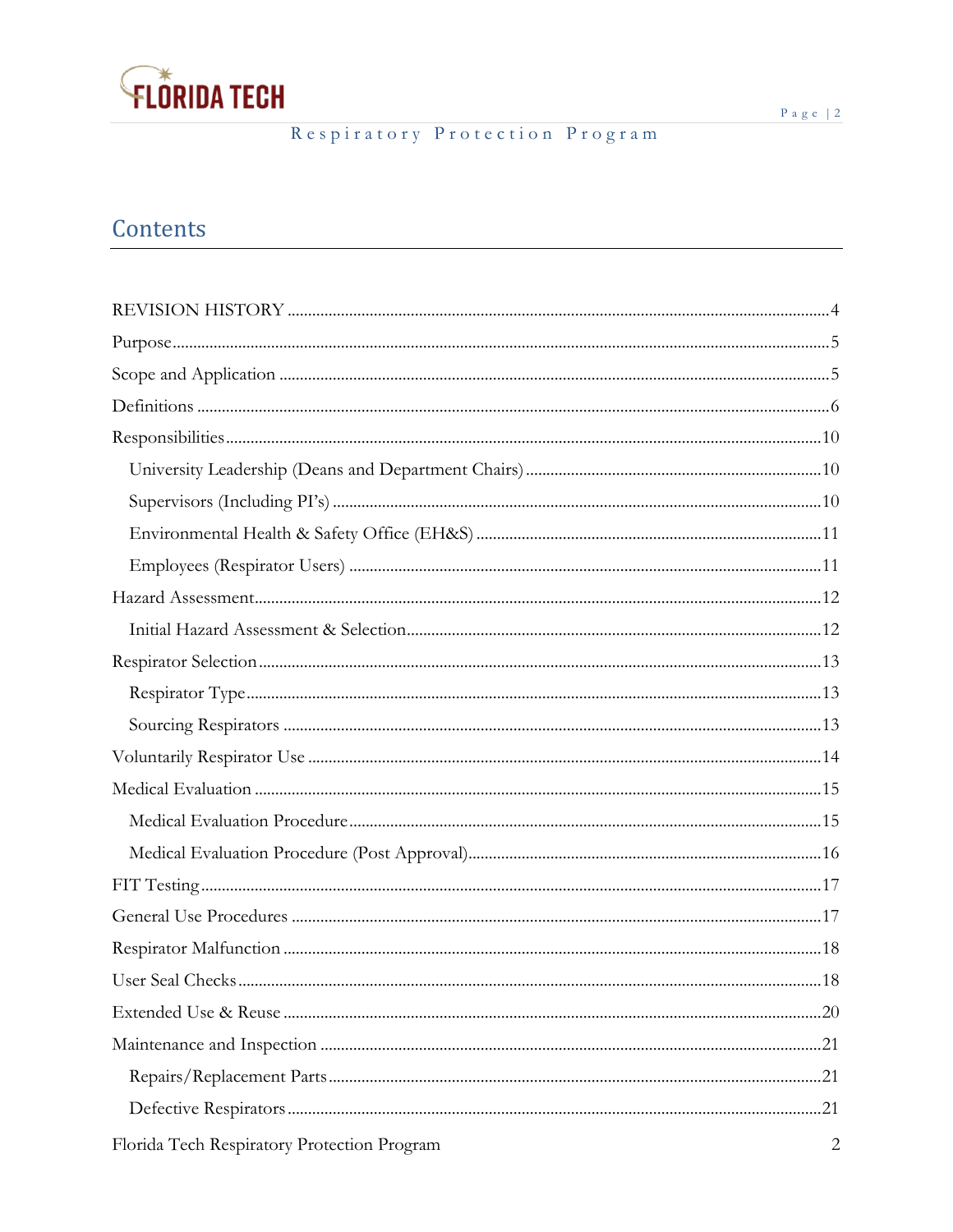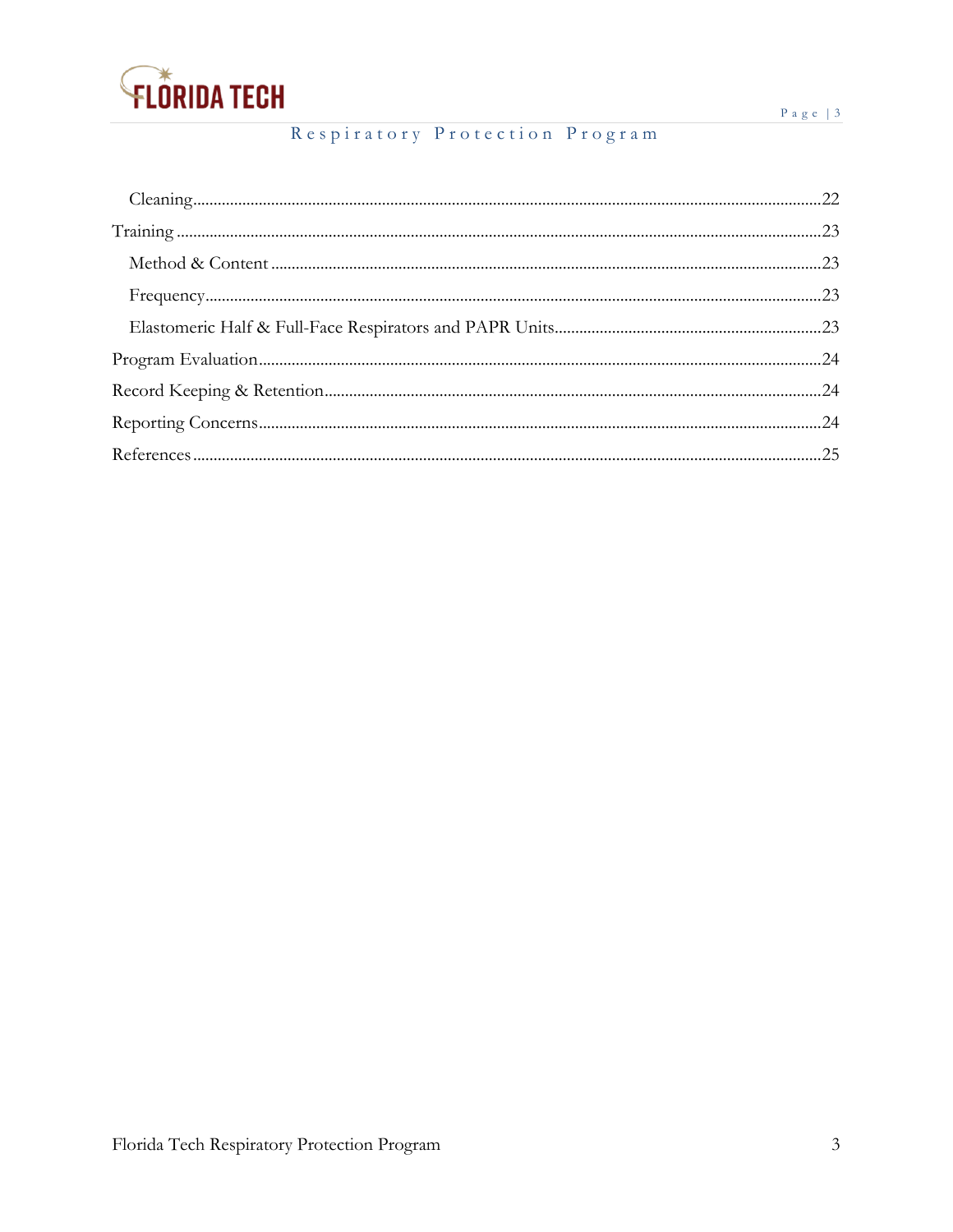

# <span id="page-3-0"></span>**REVISION HISTORY**

| Revision<br>Number | Revision<br>Date | Revised<br>$\rm{By}$ | Description of Change                            |
|--------------------|------------------|----------------------|--------------------------------------------------|
| 0 <sup>0</sup>     | 2019-09-17       | Charles Cherrito     | Initial plan creation and implementation.        |
| 01                 | $2020 - 04 - 10$ | Charles Cherrito     | Added extended use and reuse procedures.         |
| 02                 | $2020 - 07 - 23$ | Charles Cherrito     | Added verbiage to Voluntary Respirator Use       |
|                    |                  |                      | section. Added Appendices A, B, C, and D.        |
| 03                 | 2020-07-28       | Charles Cherrito     | Added more detailed section for extended use,    |
|                    |                  |                      | training, and half & full-face usage. Added user |
|                    |                  |                      | seal check section.                              |
| 04                 | $2021 - 01 - 20$ | Charles Cherrito     | Updated all supplemental and supporting          |
|                    |                  |                      | forms/documents.                                 |
| 05                 | 2021-11-17       | Charles Cherrito     | Periodic Review.                                 |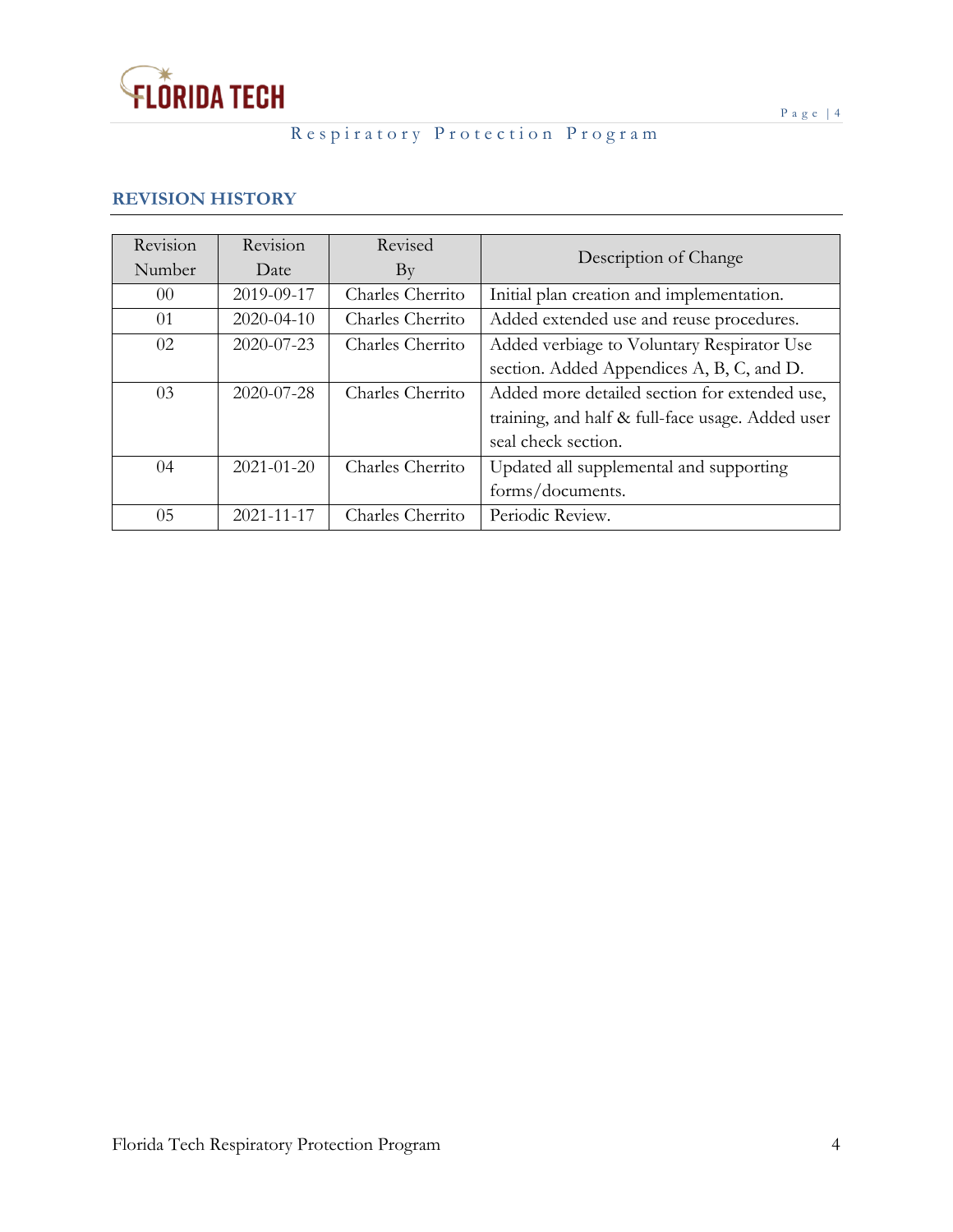

## <span id="page-4-0"></span>**PURPOSE**

The purpose of this written Respiratory Protection Program (RPP) is to:

- o Protect Florida Tech employees and students from identified inhalation exposure & respiratory hazards (e.g. harmful dusts, fogs, fumes, mists, gases, smokes, sprays, or vapors).
- o Establish Florida Tech's written compliance as required by OSHA's Respiratory Protection Standard (29 CFR 1910.134).

The Florida Tech Respiratory Protection Plan contains guidelines for administering an effective Respiratory Protection Program and provides the information, training, and equipment necessary for proper selection, use, and maintenance of respirators. The plan is updated annually to address the changing needs of the university along with federal regulatory revisions.

Engineering controls, such as ventilation devices and substitution of less toxic materials, are the first line of defense from inhalation hazards at Florida Tech; however, engineering controls may not be always feasible for some operations or may not always completely control the hazards. In these situations, respirators and other personal protective equipment must be used.

# <span id="page-4-1"></span>**SCOPE AND APPLICATION**

This document serves as a standard operating procedure (SOP) for all personnel who are required to wear a respirator during work & school assignments. Personnel *required* to participate in the respiratory protection program do so at no cost to themselves. The expense associated with required training, medical evaluations, and respiratory protection equipment will be absorbed by the employing department or other university funds.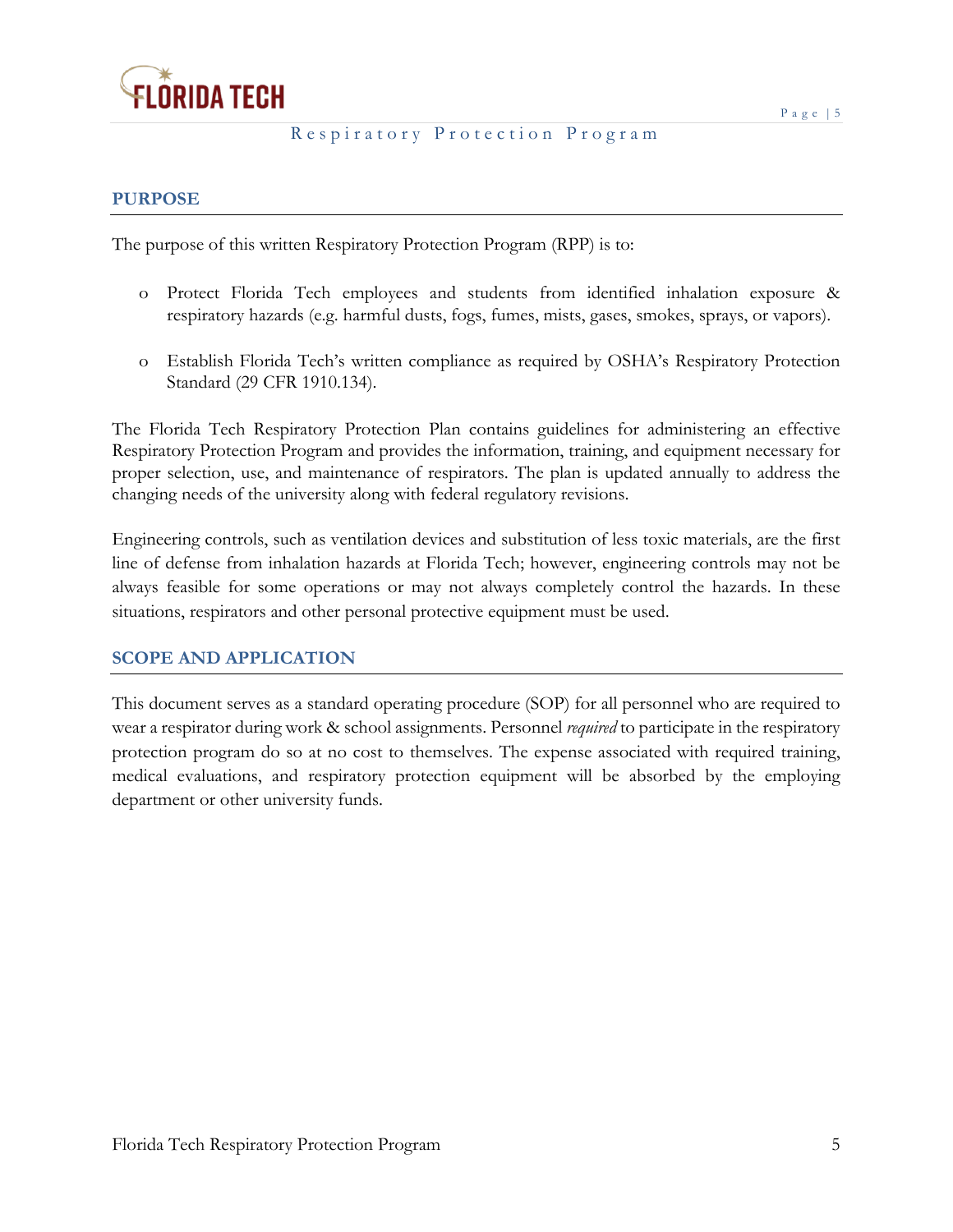

# <span id="page-5-0"></span>**DEFINITIONS**

**Air-purifying respirator** means a respirator with an air-purifying filter, cartridge, or canister that removes specific air contaminants by passing ambient air through the air-Purifying element.

**Assigned protection factor (APF)** means the workplace level of respiratory protection that a respirator or class of respirators is expected to provide to employees when the employer implements a continuing, effective respiratory protection program as specified by this section.

Note 1: half face respirators (including N95's) are APF-10.

Note 2: full face respirator systems that need to be classified at APF-50, must be fit tested using the qualitative procedure.

**Atmosphere-supplying respirator** means a respirator that supplies the respirator user with breathing air from a source independent of the ambient atmosphere and includes supplied-air respirators (SARs) and self-contained breathing apparatus (SCBA) units.

**Canister or cartridge** means a container with a filter, sorbent, or catalyst, or combination of these items, which removes specific contaminants from the air passed through the container.

**Demand respirator** means an atmosphere-supplying respirator that admits breathing air to the facepiece only when a negative pressure is created inside the facepiece by inhalation.

# **Elastomeric Respirator**

Elastomeric respirators, such as half facepiece or full facepiece tight-fitting respirators where the facepieces are made of synthetic or natural rubber material, can be repeatedly used, cleaned, disinfected, stored, and re-used.

**Employee exposure** means exposure to a concentration of an airborne contaminant that would occur if the employee were not using respiratory protection.

**End-of-service-life indicator (ESLI)** means a system that warns the respirator user of the approach of the end of adequate respiratory protection, for example, that the sorbent is approaching saturation or is no longer effective.

**Escape-only respirator** means a respirator intended to be used only for emergency exit.

Filter or air purifying element means a component used in respirators to remove solid or liquid aerosols from the inspired air.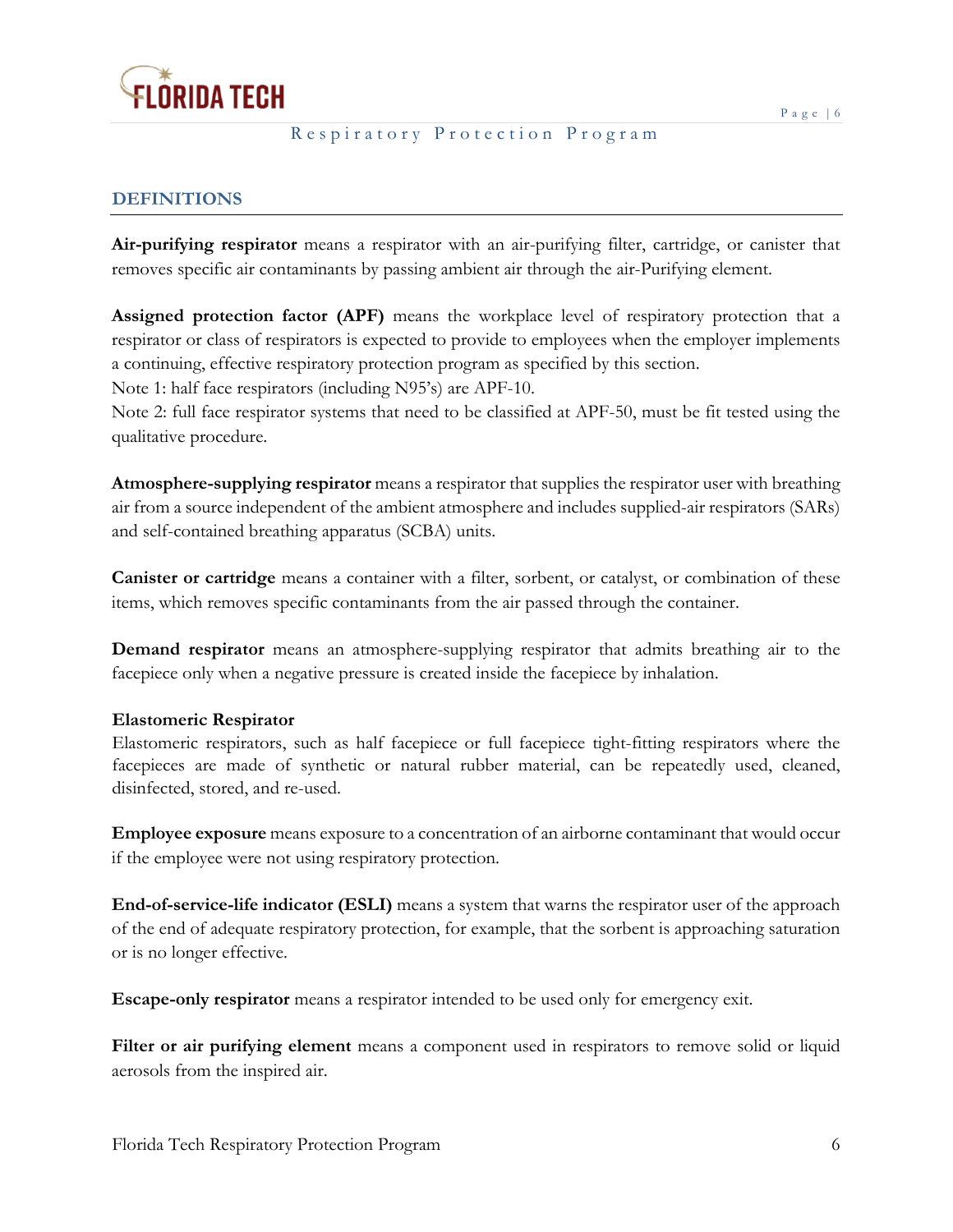

**Filtering facepiece (dust mask)** means a negative pressure particulate respirator with a filter as an integral part of the facepiece or with the entire facepiece composed of the filtering medium.

**Fit factor** means a quantitative estimate of the fit of a respirator to a specific individual, and typically estimates the ratio of the concentration of a substance in ambient air to its concentration inside the respirator when worn.

**Fit test** means the use of a protocol to qualitatively or quantitatively evaluate the fit of a respirator on an individual. (See also Qualitative fit test QLFT and Quantitative fit test QNFT.)

**Helmet**, also called CAPR, means a rigid respiratory inlet covering that also provides head protection against impact and penetration.

**High efficiency particulate air (HEPA) filter** means a filter that is at least 99.97% efficient in removing monodisperse particles of 0.3 micrometers in diameter. The equivalent NIOSH 42 CFR 84 particulate filters are the N100, R100, and P100 filters.

**Hood** means a respiratory inlet covering that completely covers the head and neck and may also cover portions of the shoulders and torso.

**Immediately Dangerous to Life or Health (IDLH)** An atmospheric concentration of any toxic, corrosive or asphyxiant substance that poses an immediate threat to life or would cause irreversible or delayed adverse health effects or would interfere with an individual's ability to escape from a dangerous atmosphere.

**Loose-fitting facepiece** means a respiratory inlet covering that is designed to form a partial seal with the face.

**Maximum use concentration (MUC)** means the maximum atmospheric concentration of a hazardous substance from which an employee can be expected to be protected when wearing a respirator and is determined by the assigned protection factor of the respirator or class of respirators and the exposure limit of the hazardous substance. The MUC can be determined mathematically by multiplying the assigned protection factor specified for a respirator by the required OSHA permissible exposure limit, short-term exposure limit, or ceiling limit. When no OSHA exposure limit is available for a hazardous substance, an employer must determine an MUC based on relevant available information and informed professional judgment.

**Negative pressure respirator (tight fitting)** means a respirator in which the air pressure inside the facepiece is negative during inhalation with respect to the ambient air pressure outside the respirator.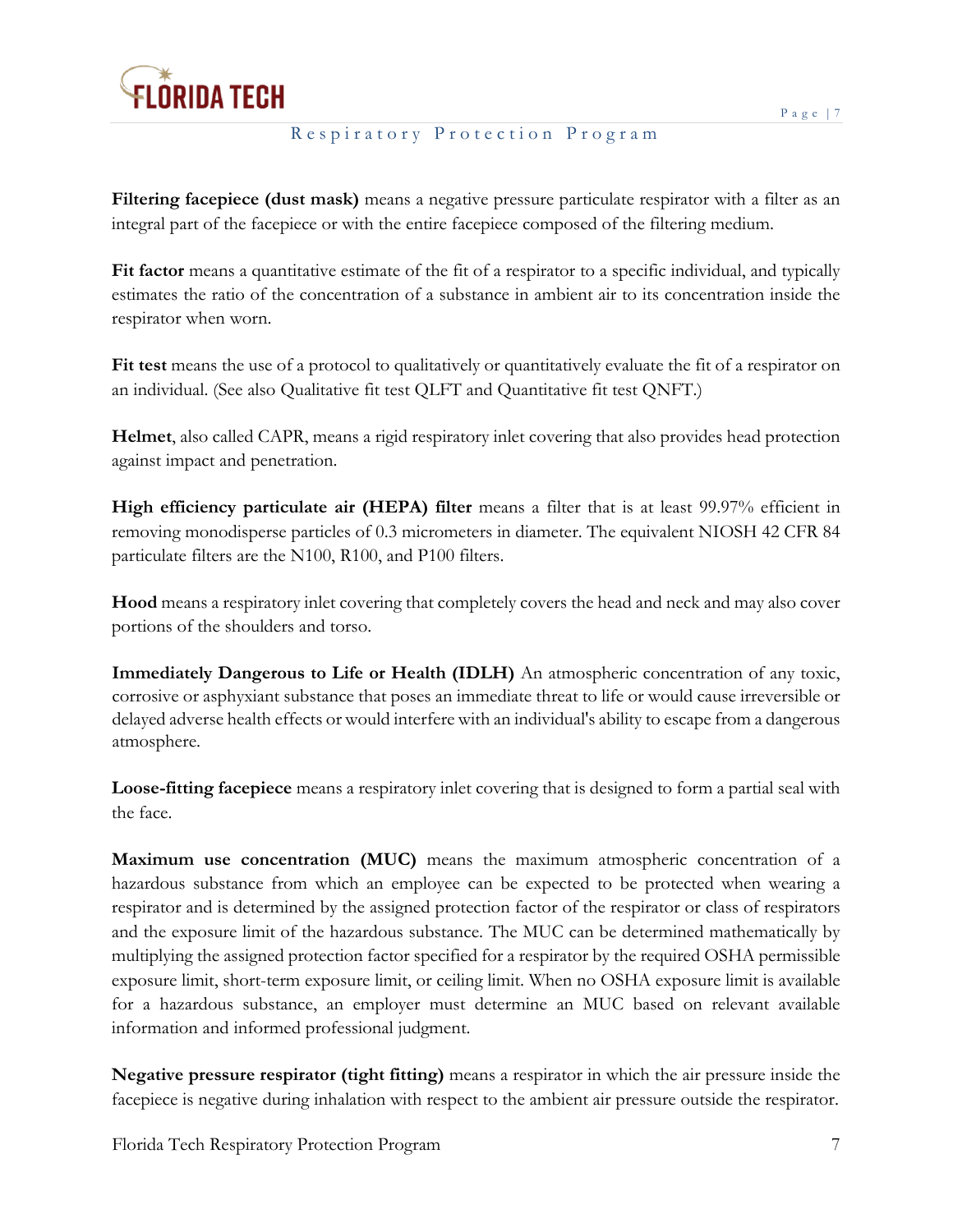

**Oxygen deficient atmosphere** means an atmosphere with an oxygen content below 19.5% by volume.

**Physician or other licensed health care professional (PLHCP)** means an individual whose legally permitted scope of practice (i.e., license, registration, or certification) allows him or her to independently provide, or be delegated the responsibility to provide, some or all of the health care services required by paragraph (e) of this section.

**Positive pressure respirator** means a respirator in which the pressure inside the respiratory inlet covering exceeds the ambient air pressure outside the respirator.

**Powered air-purifying respirator (PAPR)** means an air-purifying respirator that uses a blower to force the ambient air through air-purifying elements to the inlet covering.

**Pressure demand respirator** means a positive pressure atmosphere-supplying respirator that admits breathing air to the facepiece when the positive pressure is reduced inside the facepiece by inhalation.

**Qualitative fit test (QLFT)** means a pass/fail fit test to assess the adequacy of respirator fit that relies on the individual's response to the test agent.

**Quantitative fit test (QNFT)** means an assessment of the adequacy of respirator fit by numerically measuring the amount of leakage into the respirator.

**Respiratory inlet covering** means that portion of a respirator that forms the protective barrier between the user's respiratory tract and an air-purifying device or breathing air source, or both. It may be a facepiece, helmet, hood, suit, or a mouthpiece respirator with nose clamp.

**Self-contained breathing apparatus (SCBA)** means an atmosphere-supplying respirator for which the breathing air source is designed to be carried by the user.

**Service life** means the period that a respirator, filter or sorbent, or other respiratory equipment provides adequate protection to the wearer.

**Supplied-air respirator (SAR) or airline respirator** means an atmosphere-supplying respirator for which the source of breathing air is not designed to be carried by the user.

**Tight-fitting facepiece** means a respiratory inlet covering that forms a complete seal with the face.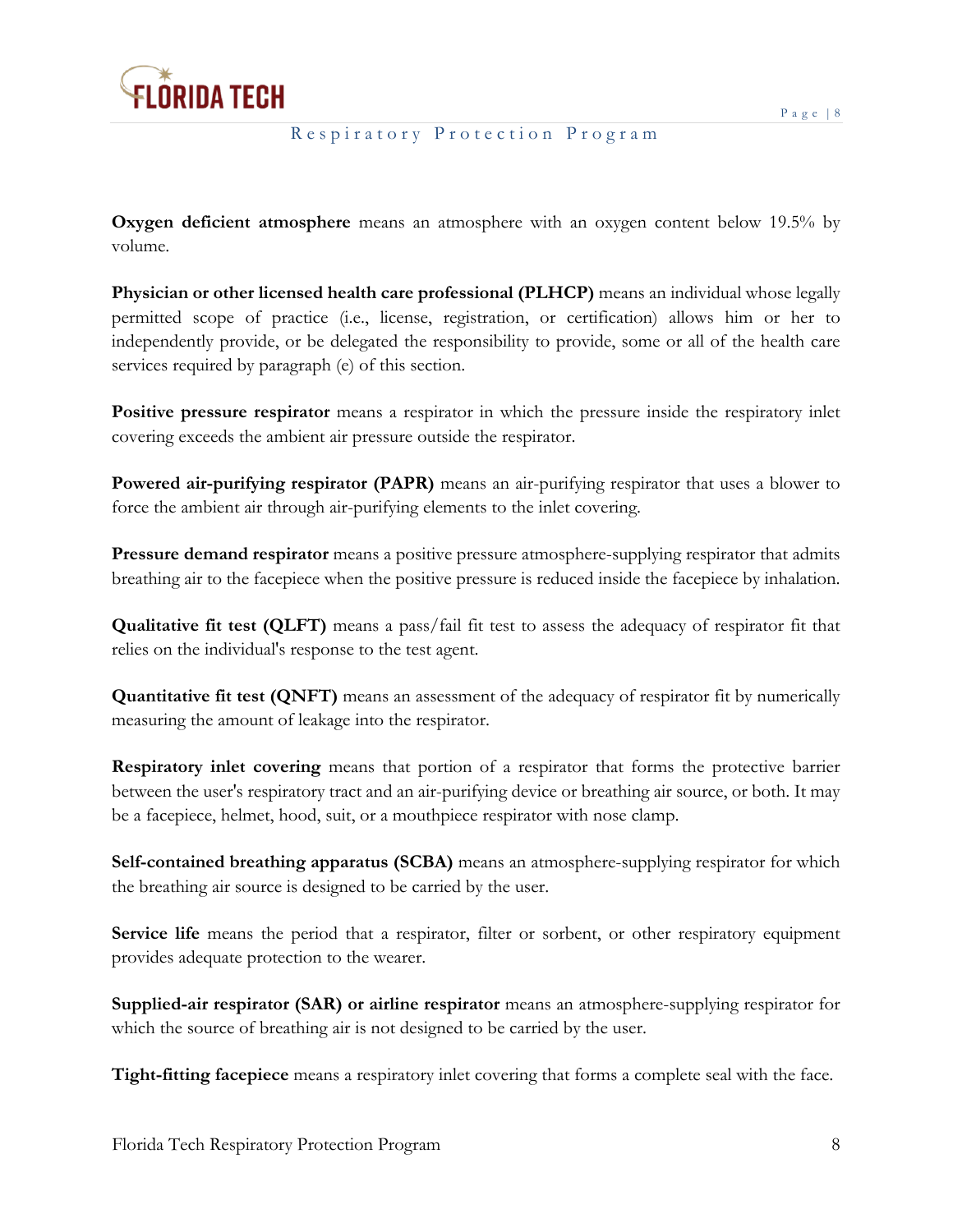

**User seal check** means an action conducted by the respirator user to determine if the respirator is properly seated to the face.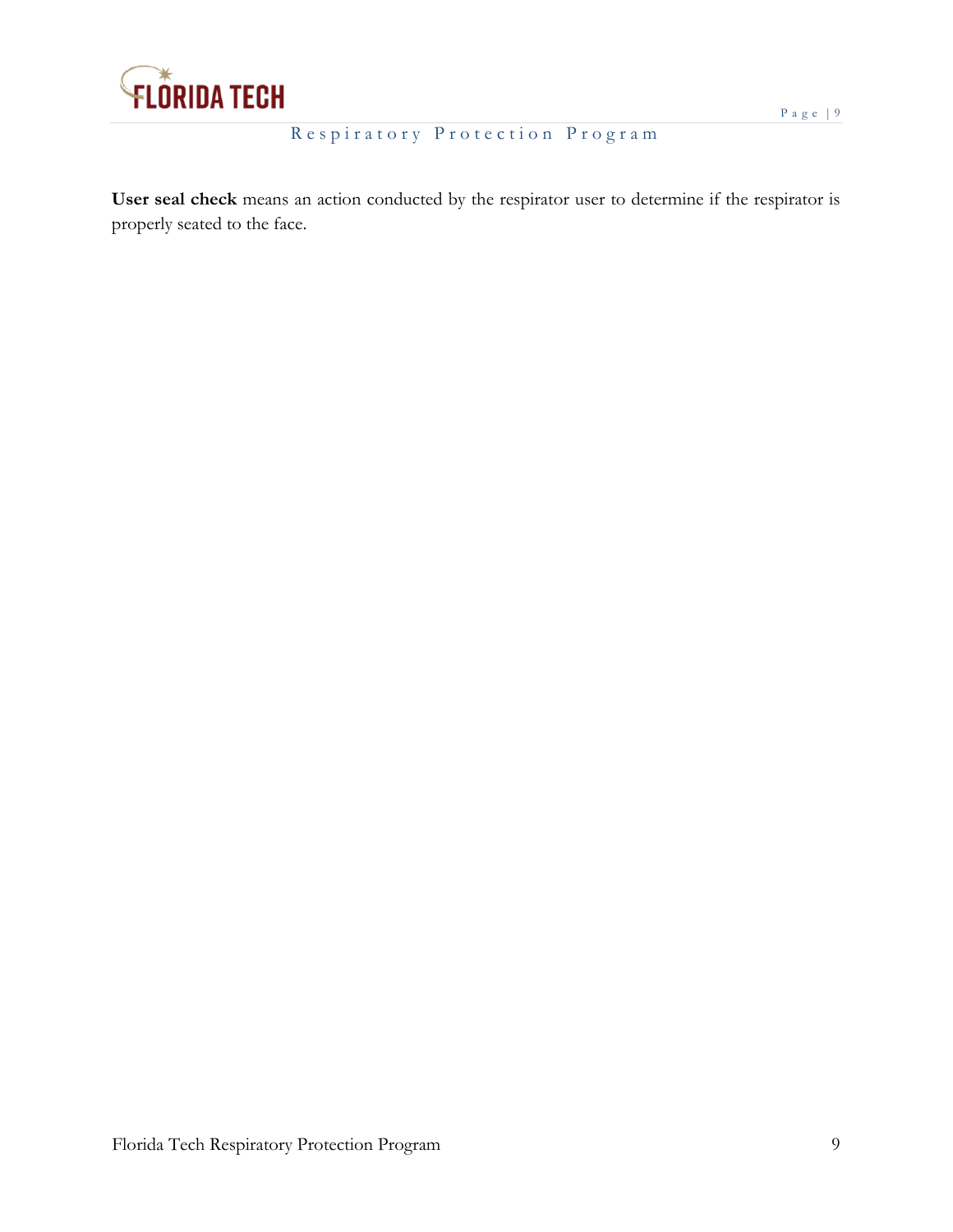

#### <span id="page-9-0"></span>**RESPONSIBILITIES**

#### <span id="page-9-1"></span>**University Leadership (Deans and Department Chairs)**

Florida Tech has the overall responsibility for providing a place of employment free of recognized hazards and unsafe conditions as well as complying with federal, state, and local regulations. Departments shall provide such equipment and supplies as are necessary to comply with such standards. Deans and Department Chairpersons have overall responsibility for implementation of the Respiratory Protection Program within their departments. They shall also bear the cost of respiratory protective equipment and maintenance as tt is the department's responsibility to purchase the necessary respirator for their staff member.

#### <span id="page-9-2"></span>**Supervisors (Including PI's)**

Supervisors are responsible for ensuring that the respiratory protection program is implemented in their specific areas and for enforcing respirator use. In addition to being knowledgeable about the program requirements for their own protection, supervisors must also ensure that the program is understood and followed by the employees under their charge. They also must ensure individuals requiring respirator protection are enrolled in the Respiratory Protection Program and that they participate in the ongoing requirements. They may choose to designate an individual to coordinate with EH&S for the initial, annual, and periodic requirements (e.g. fit tests/medical evaluations). Duties of the supervisor include:

- o Ensuring that employees under their supervision (including new hires) have received appropriate training, fit testing, and initial medical evaluation;
- o Ensuring the availability of appropriate respirators and related accessories;
- o Being aware of tasks requiring the use of respiratory protection;
- o Enforcing the proper use of respiratory protection when necessary;
- o Ensuring that respirators are properly cleaned, maintained, and stored;
- o Ensuring that respirators fit well and do not cause discomfort;
- o Continually monitor work areas and operations to identify respiratory hazards;
- o Coordinating with the EH&S on how to address respiratory and relate hazards.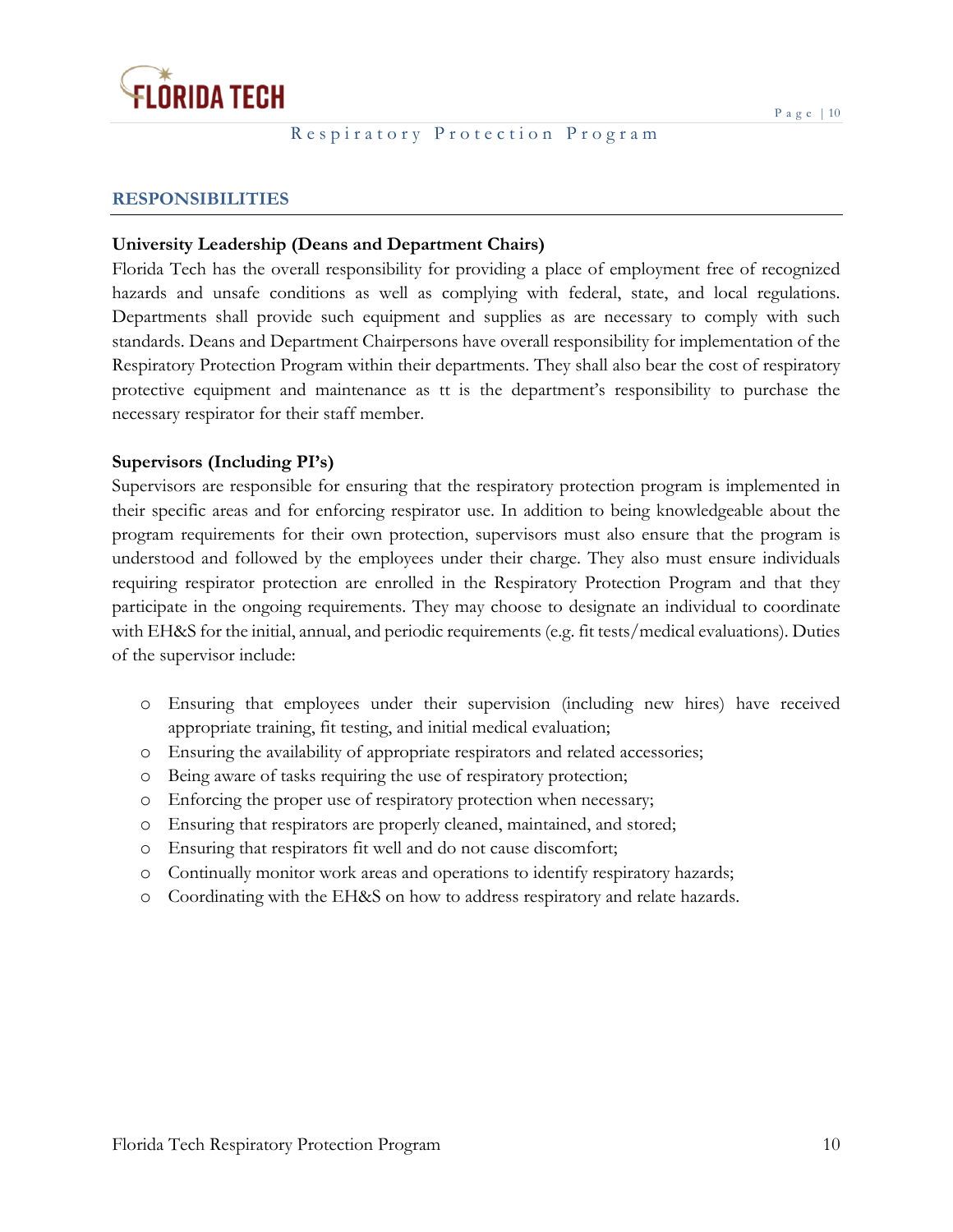

# <span id="page-10-0"></span>**Environmental Health & Safety Office (EH&S)**

The Respiratory Protection Program is administered through EH&S, who has authority to make the technical and administrative decisions necessary for program implementation. The Environmental, Health & Safety Director is the Program Administrator at Florida Tech. EH&S will:

- o Monitor the overall workplace to determine potential employee exposure;
- o Provide consultation and monitoring upon request to assist supervisors in determining respirator requirements;
- o Consult with supervisors to select the best type of respirator for their purpose;
- o Perform respirator fit tests as required (or coordinating such fit tests);
- o Assist in training employees required to wear respirators;
- o Conduct respirator audits to determine program effectiveness and regulatory compliance.

# <span id="page-10-1"></span>**Employees (Respirator Users)**

Employees are responsible for the following:

- o Notifying their supervisor if they have concerns or questions regarding respirator use;
- o Notifying their supervisor if they exhibit signs or symptoms of workplace exposure;
- o Wearing the appropriate respiratory protective device when deemed necessary;
- o Maintaining a facial surface consistent with a proper fit of the respiratory protective device;
- o Performing routine care and preventive maintenance of their selected respirator;
- o Guarding against damage to the respirator;
- o Making their respirator available for inspections and during fit testing;
- o Participating in medical evaluations prior to respirator use and annually or as needed;
- o Inspecting their respirator prior to each use;
- o Immediately leaving the contaminated area if a respirator malfunction occurs and reporting the malfunction to their supervisor;
- o Complying with departmental standard operating procedures and other requirements specified in this plan;
- o Completing all training required within the program.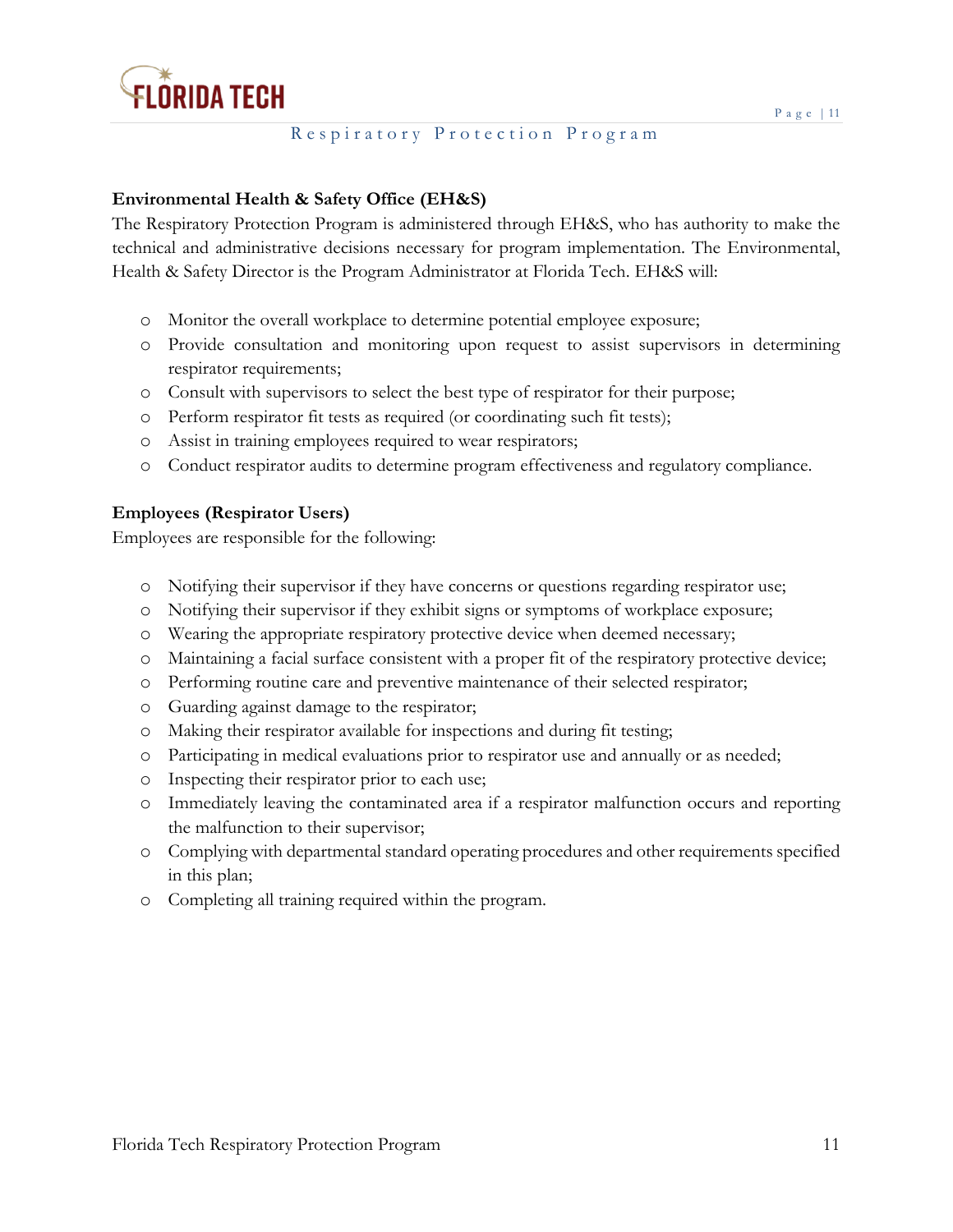

## <span id="page-11-0"></span>**HAZARD ASSESSMENT**

#### <span id="page-11-1"></span>**Initial Hazard Assessment & Selection**

Hazard assessments determine if respiratory protection is required and if so, what type of respirators are to be utilized. When it's believed that respiratory protection "is" or "may" be needed, individuals shall contact the EH&S Office—this will initiate the assessment process.

A Hazard Assessment will be where inhalation hazards may be present in routine operations or during an emergency; and will involve surveying the workplace, reviewing process records, and interviewing EH&S personnel, supervisors, and employees (and if necessary, students). The assessment may include exposure monitoring to quantify potential exposures. If it is determined that respiratory protection is necessary, the individual(s) must continue enrollment into the Respiratory Protection Program.

Assessments must be re-evaluated when there is potential for exposure due to work process changes or the hazard changes.

| Work Activity                                                | Type of Respirator                               |  |  |
|--------------------------------------------------------------|--------------------------------------------------|--|--|
| Chemical Hazards                                             | Half or Full-face Air-purifying Respirator (APR) |  |  |
|                                                              | <b>SEE SPECIAL NOTE #1</b>                       |  |  |
| <b>Biological Hazards</b>                                    | N95 disposable or P100 disposable                |  |  |
|                                                              | Powered Air-purifying Respirator (PAPR)          |  |  |
| N95 disposable or P100 disposable<br>Other Particulates      |                                                  |  |  |
| (e.g. Dust)<br>Dust Mask (note: not considered a respirator) |                                                  |  |  |
| Asbestos                                                     | Half or Full-face Air-purifying Respirator (APR) |  |  |
|                                                              | Powered Air-purifying Respirator (PAPR)          |  |  |
|                                                              | Note: level 100 or better HEPA required by OSHA. |  |  |
|                                                              | Half Face Air-purifying Respirator (APR)         |  |  |
| Pesticide Application                                        | Powered Air-purifying Respirator (PAPR)          |  |  |
|                                                              | Half or Full-face Air-purifying Respirator (APR) |  |  |
| Emergency                                                    | N95 disposable or P100 disposable                |  |  |
| Response                                                     | Powered Air-purifying Respirator (PAPR)          |  |  |
|                                                              | <b>SEE SPECIAL NOTE #2</b>                       |  |  |

Although not exclusive, below are examples of respirator use and their associated work activities: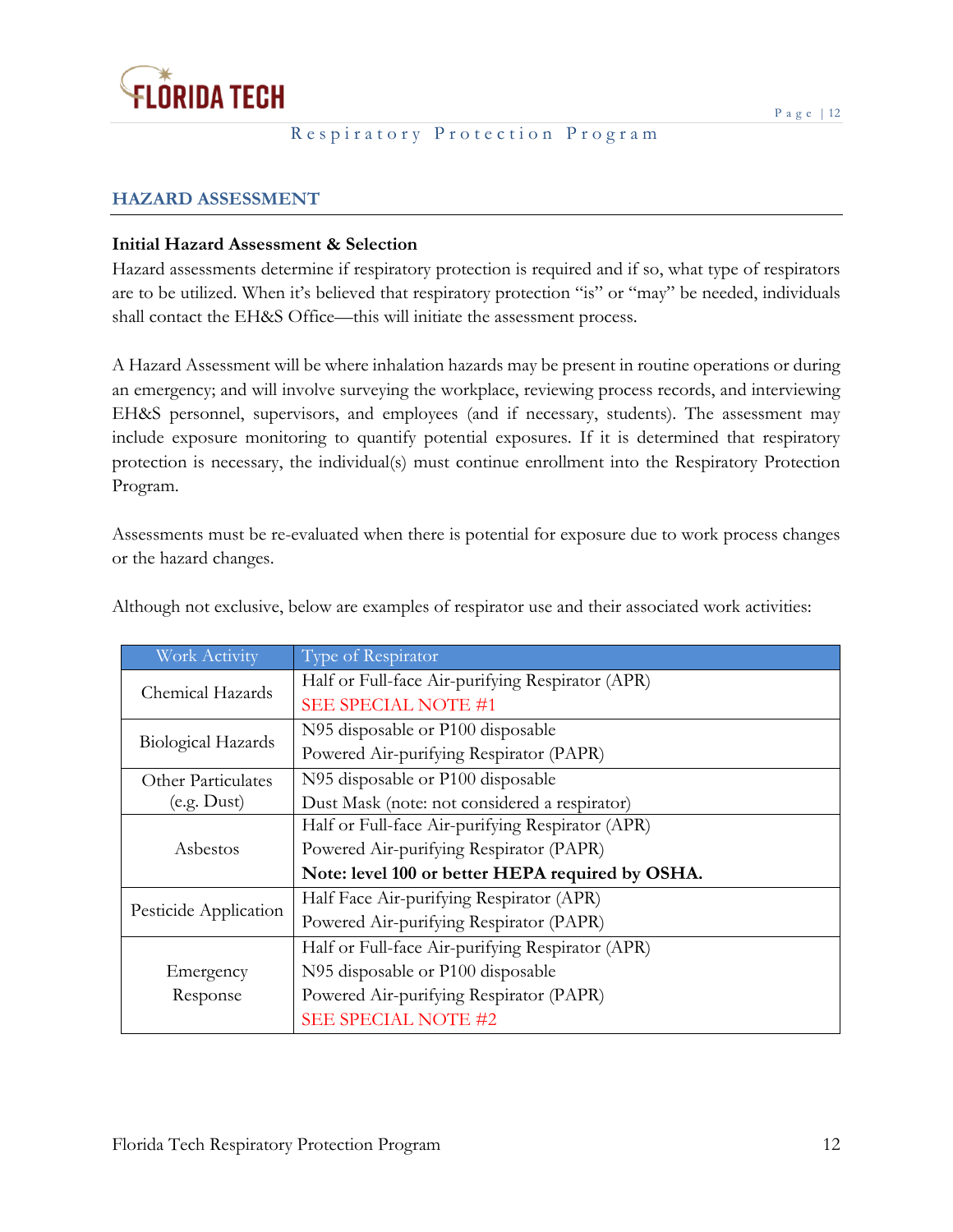

# SPECIAL NOTE #1

Various chemical hazardous require specific cartridges to mitigate exposure; therefore, the respirator must be used with the appropriate cartridge (filter). Users can utilize the below references for guidance.

<https://www.cdc.gov/niosh/npg/nengapdxe.html> [https://www.osha.gov/dts/shib/respiratory\\_protection\\_bulletin\\_2011.html](https://www.osha.gov/dts/shib/respiratory_protection_bulletin_2011.html)

# ◆ SPECIAL NOTE #2

Florida Tech personnel will not respond to emergencies that involve oxygen-deficient environments. The university will utilize either an approved hazardous response vendor or the local fire department.

# <span id="page-12-0"></span>**RESPIRATOR SELECTION**

#### <span id="page-12-1"></span>**Respirator Type**

The type of respirator system chosen will greatly depend on the hazards and risks involved. Employees desire to wear a respirator that is not recommended by EH&S, they may do so if ALL the following items are satisfied:

- 1. The respirator they desire to use offers the same of better protection against the specific hazard they are expected to be exposed to;
- 2. They have been granted permission from their supervisor;
- 3. A risk assessment indicates that the respirator will not pose an enhanced risk to the users' safety;

#### <span id="page-12-2"></span>**Sourcing Respirators**

The vendor chosen to obtain respirator systems from is at the prevue of each department; however, they should consult with EH&S to ensure the company is considered a reputable manufacture and distribute.

No matter the provider, all respirators, filters, cartridges, and canisters, or any respiratory equipment, must be certified by the National Institute for Occupational Safety and Health (NIOSH) and shall be used in accordance with the terms of that certification. Respiratory systems are not permitted to comprise of non-NIOSH approved parts. Additionally, NIOSH labelling must not be removed or defaced.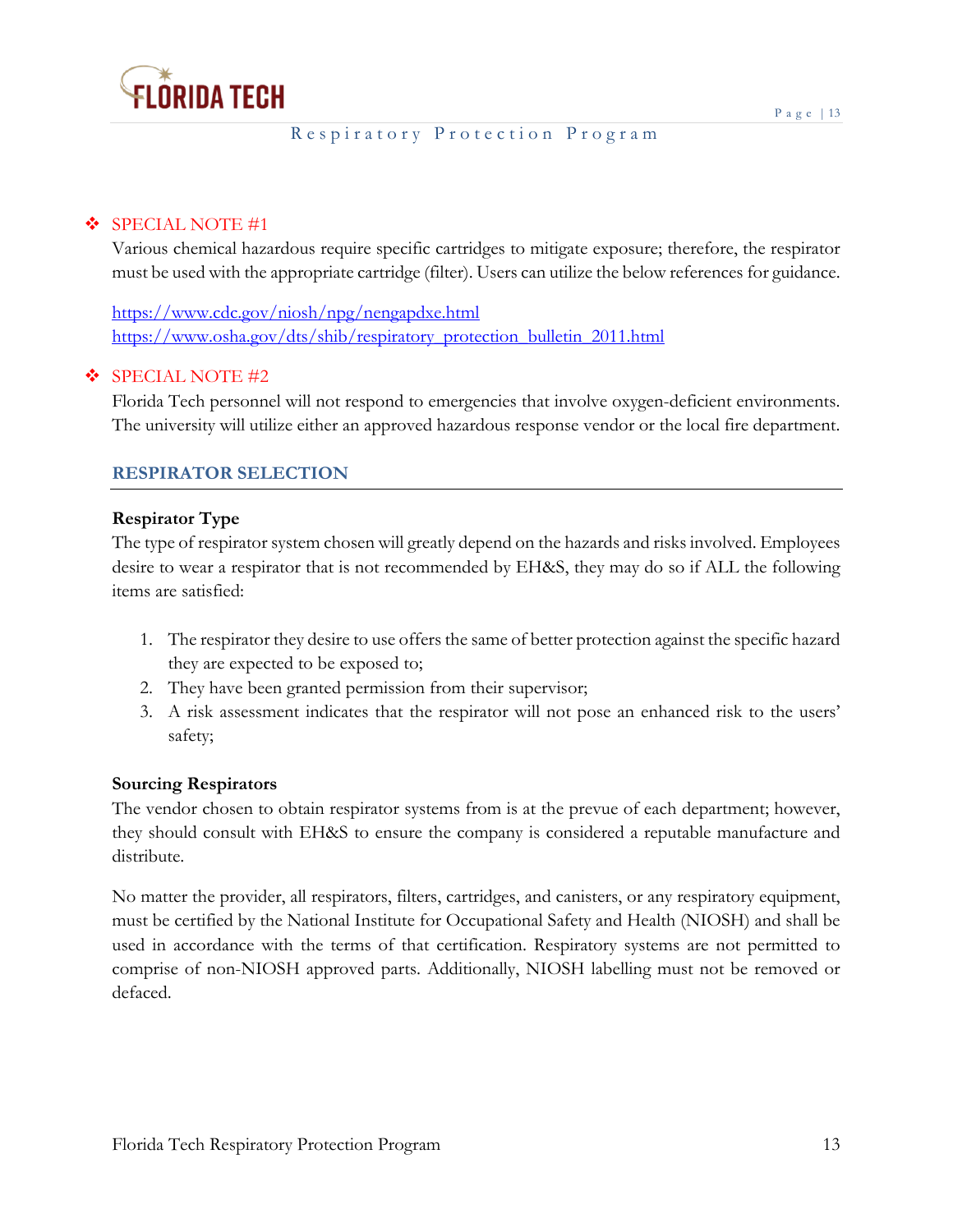

# <span id="page-13-0"></span>**VOLUNTARILY RESPIRATOR USE**

There may be instances when employees desire to wear respirators when respiratory protection is not required for the job task.

#### **Procedure**

The below outlines the procedures for voluntary use of respirators.

- 1. Before you desire to voluntary use any respirator, contact the EHS Office  $(e\text{hs}(\theta)$ fit.edu).
- 2. A Hazard Risk Assessment will be completed. This will allow EHS will evaluate as to whether the respiratory protection jeopardizes the health or safety of the employee. EHS will render a decision of approval or denial of voluntary use, denoting the specific reasons for any denial.
- 3. If Approved:
	- **a. Filtering Facepieces (Particulate Masks—e.g. N95's):**

The employee is provided the information in Appendix D to Sec. 1910.134 of the [OSHA Respiratory Protection Standards \(Information for Employees Using](https://www.osha.gov/laws-regs/regulations/standardnumber/1910/1910.134AppD)  [Respirators When Not Required Under the Standard\).](https://www.osha.gov/laws-regs/regulations/standardnumber/1910/1910.134AppD) The employee acknowledges receipt and is not considered to be enrolled in the Respiratory Protection Program.

- **b. Tight-fitting Respirator (e.g. Half-Face or Full-Face):** Employees who wish to use a elastomeric tight-fitting respirator where such respirator use is not required are still considered voluntary users, however, in addition to being provided Appendix D, they will receive a medical evaluation and training at no cost to the employee.
- 4. If Denied:

Employees who are denied voluntary use will be explained the reason(s) and will not be permitted to wear a respirator voluntarily.

# **NOTE:**

The employee's department may provide (although not required) or allow employees to provide their own respirators for voluntary use.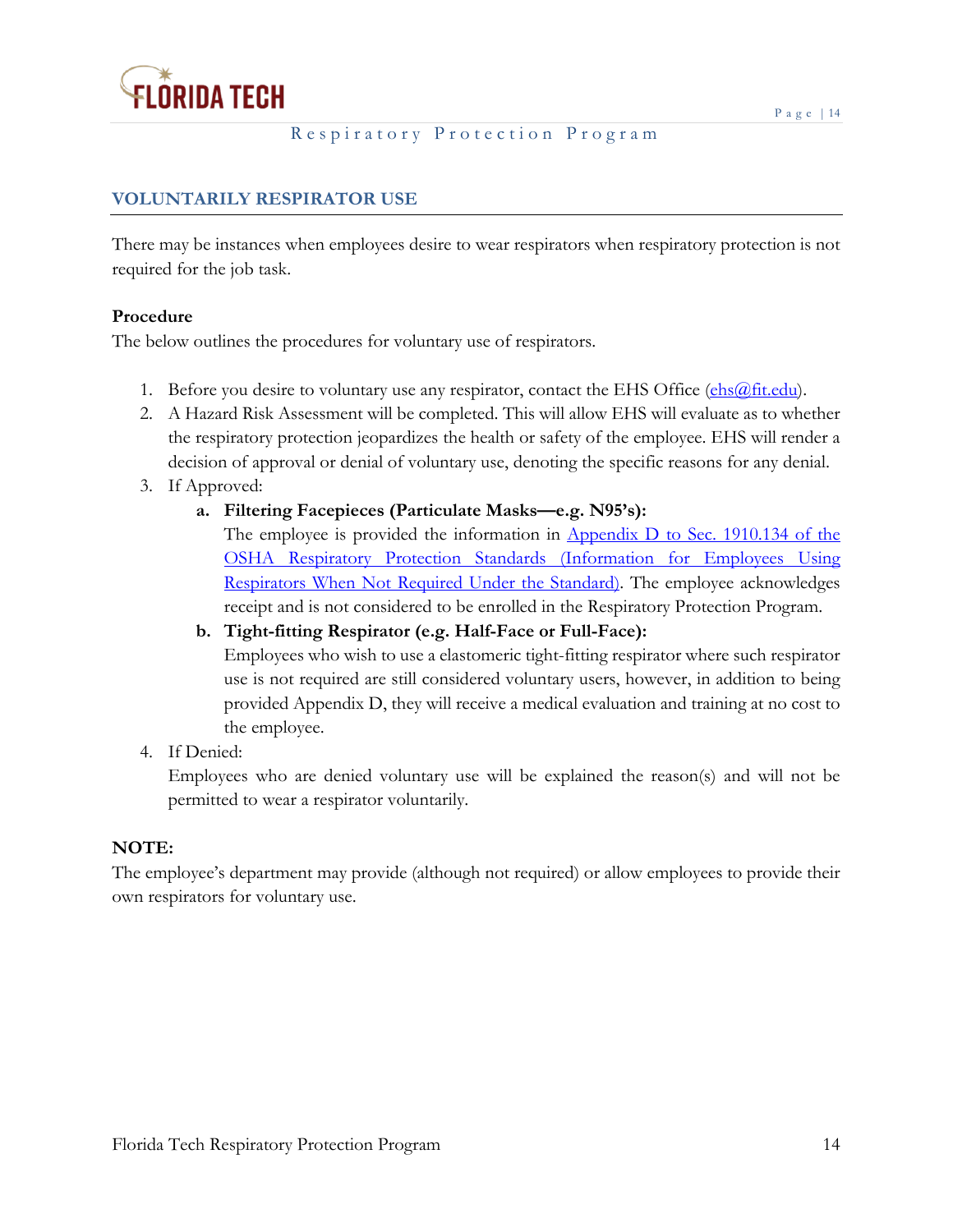

# <span id="page-14-0"></span>**MEDICAL EVALUATION**

Using a respirator may place a psychological and physiological burden on employees, which varies with the type of respirator worn, the job, and workplace conditions in which the respirator is used, and the medical status of the employee. Each employee assigned a respirator is to receive a medical evaluation before utilizing a respirator in the workplace. Employees are not permitted to wear respirators until a Physician or Licensed Health Care Professional (PLHCP) has determined that they are medically able to do so. Any employee refusing the medical evaluation will not be allowed to work in an area or on a task requiring respirator use. All examinations and questionnaires are to remain confidential between the employee and the PLHCP.

# <span id="page-14-1"></span>**Medical Evaluation Procedure**

- o The employee completes all required documents for a medical evaluation provided by EH&S. The questions will comprise of [Appendix C to Sec. 1910.134: OSHA Respirator Medical](https://www.osha.gov/laws-regs/regulations/standardnumber/1910/1910.134AppC)  [Evaluation Questionnaire.](https://www.osha.gov/laws-regs/regulations/standardnumber/1910/1910.134AppC)
- o The employee submits all documents to Holzer Health Center (Florida Tech).
- o Employees will be granted the opportunity to speak with a PLHCP about their evaluation; and they will be granted follow-up medical exams as required by the OSHA Respiratory Standard, and/or as deemed necessary by the PLHCP.
- o The PLHCP will review the medical documents and render a decision of cleared or not cleared for respiratory use.
- <span id="page-14-2"></span>o The PLHCP will inform EH&S as to the employee's clearance status.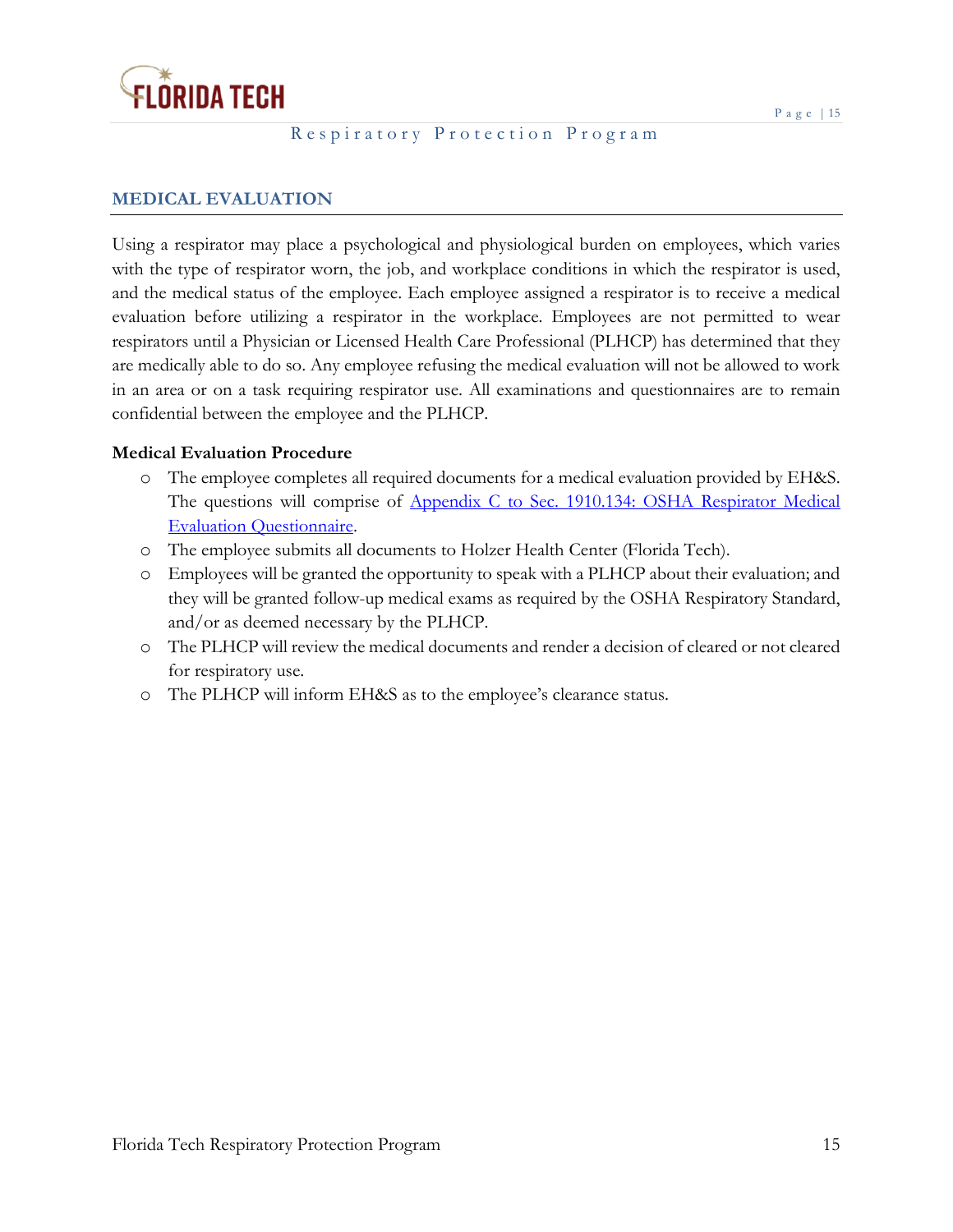

# **Medical Evaluation Procedure (Post Approval)**

Throughout continued employment, if respiratory protection is still required, additional medical evaluations will be provided under the following circumstances:

- **1.** 1910.134(e)(7)(i) An employee reports medical signs or symptoms that are related to ability to use a respirator;
- **2.** 1910.134(e)(7)(ii)

A physician or other licensed health care professional (PLHCP), supervisor, or the respirator program administrator informs the employer that an employee needs to be reevaluated;

**3.** 1910.134(e)(7)(iii)

Information from the respiratory protection program, including observations made during fit testing and program evaluation, indicates a need for employee reevaluation; or

**4.** 1910.134(e)(7)(iv)

A change occurs in workplace conditions (e.g. physical work effort, protective clothing, temperature) that may result in a substantial increase in the physiological burden placed on an employee.

**5.** The employee desires a medical evaluation.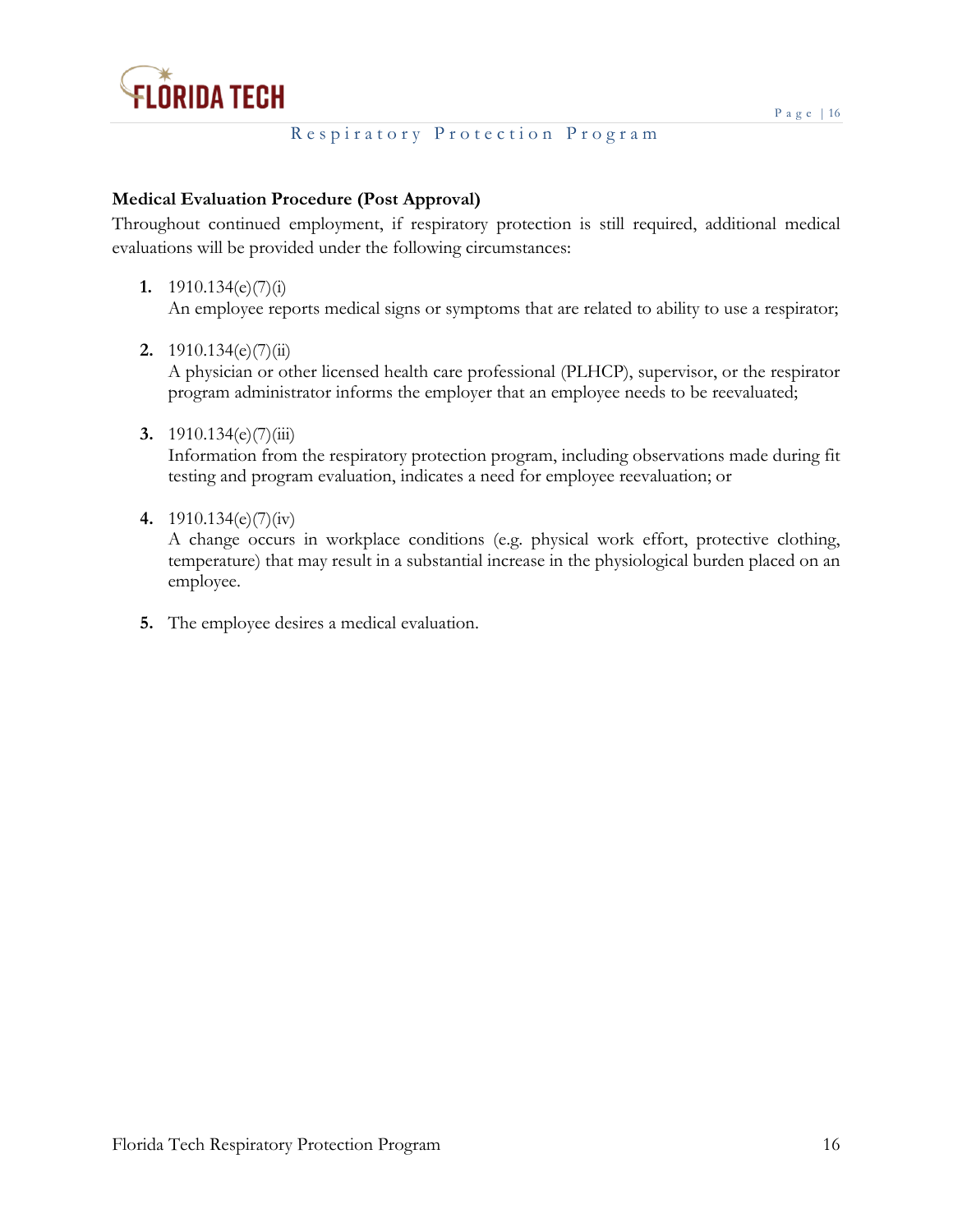

# <span id="page-16-0"></span>**FIT TESTING**

Fit testing is required for employees wearing respirators. Employees are to be fit tested prior to initial use of the respirator, or whenever a different respirator face-piece (size, style, model, or make) is used, and at least annually thereafter.

An additional fit test is conducted whenever the employee, supervisor, or EH&S makes visual observations of changes in the employee's physical condition that could affect respirator fit (e.g. facial scarring, dental changes, cosmetic surgery). The employee may select a different respirator if they do not think the respirator fit is acceptable, even after passing the fit test (although, a fit test will also be required for the newly chosen respirator).

EH&S will perform fit tests either though Qualitative or Quantitative methods.

# <span id="page-16-1"></span>**GENERAL USE PROCEDURES**

Respirators shall not be used in a manner for which it is not certified by NIOSH or by its manufacturer or for an exposure or work activity that is not approved by EH&S.

Properly don and doff respirators in a manner to not spread contamination or damage the unit (nondisposable units). Tutorial: [Appropriate Donning/Doffing Procedures](https://www.cdc.gov/niosh/npptl/pdfs/PPE-Sequence-508.pdf)

Employees are to leave the work area to maintain their respirator for the following reasons:

- o to clean their respirator if the respirator is impeding their ability to work;
- o to wash their face and respirator face piece to prevent any eye or skin irritation;
- o change filters, cartridges, or canisters
- o replace parts;
- o to inspect respirator if it stops functioning as intended;
- <span id="page-16-2"></span>o or if they detect vapor, gas breakthrough, leakage in the face piece, any other damage to the respirator, or its components;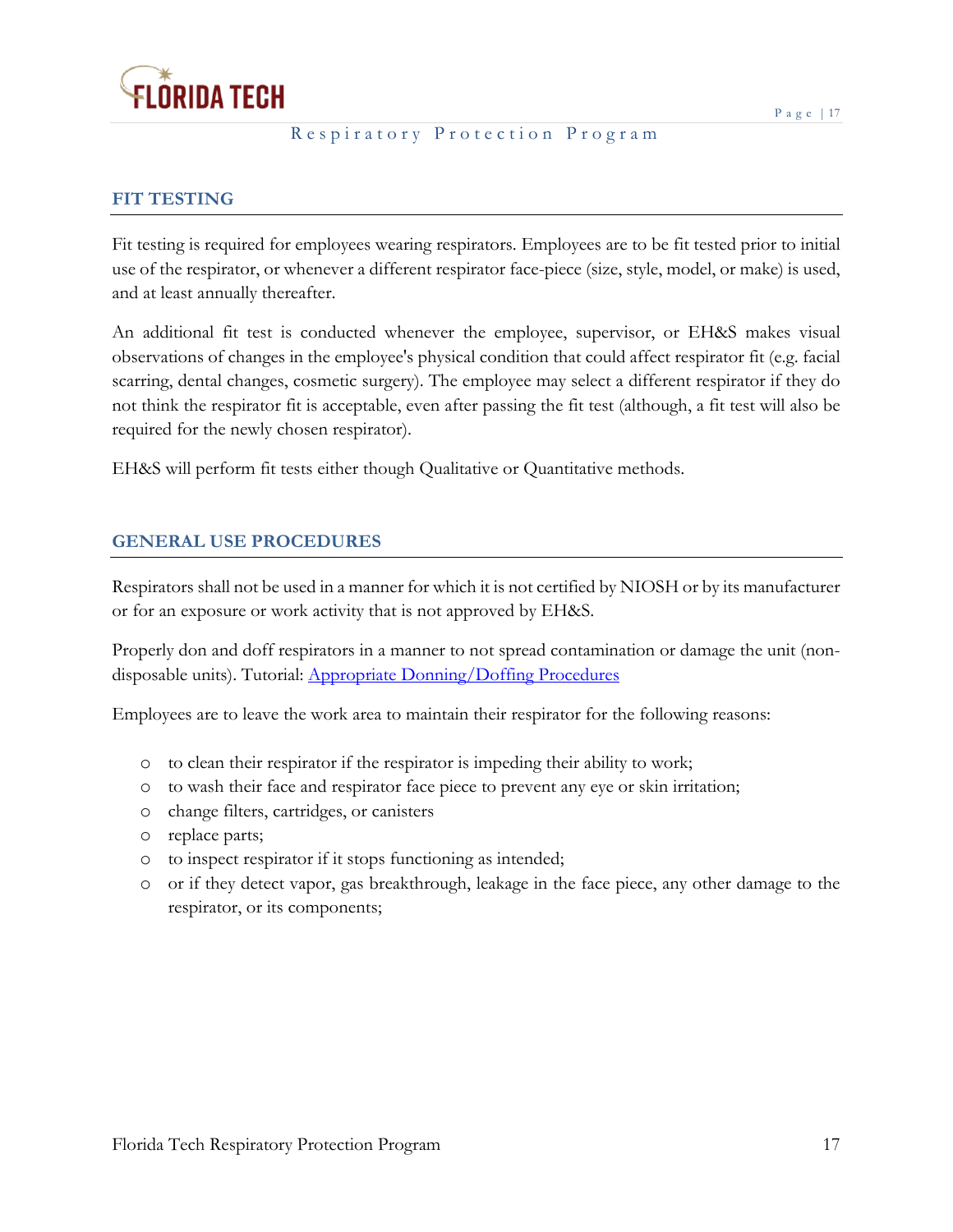

#### **RESPIRATOR MALFUNCTION**

For any respirator malfunction (e.g., such as contaminant breakthrough, facepiece leakage, or improperly working valve), the user should go to a designated safe area to maintain, repair (basic repairs), or replace the respirator and inform their supervisor. The supervisor must ensure that the employee receives the needed parts to repair the respirator or is provided with a new respirator.

#### **NOTE:**

When referring to repairs above, this is relevance to basic repairs. For any repairs that may require technical knowledge, please see the "MAINTENANCE AND INSPECTION" section in this plan.

#### <span id="page-17-0"></span>**USER SEAL CHECKS**

Performing a seal check is an important way to ensure you have a good seal between your face and the respirator (properly seated to the face)—which allows for optimal protection. All users shall conduct user seal checks each time that they wear their respirator. Users shall use either the positive or negative pressure check, or the respirator manufacturer's recommended user seal check. If the seal check test fails, the respirator must be readjusted and rechecked or another facepiece must be selected.

#### **To conduct a positive pressure check:**

- o Close off the exhalation valve and exhale gently into the facepiece. The face fit is considered satisfactory if a slight positive pressure can be built up inside the facepiece without any evidence of outward leakage of air at the seal.
- o For most respirators, this method of leak testing requires the wearer to first remove the exhalation valve cover before closing off the exhalation valve, and then carefully replacing it after the test.

#### **To conduct a negative pressure check:**

- o Close off the inlet opening of the canister or cartridge(s) by covering it with the palm of the hand(s) or by replacing the filter seal(s).
- o Inhale gently so that the facepiece collapses slightly and hold your breath for ten seconds. The design of the inlet opening of some cartridges cannot be effectively covered with the palm of the hand, which requires that the test be performed by covering the inlet opening of the cartridge with a thin latex or nitrile glove.
- o If the facepiece remains in its slightly collapsed condition, and no inward leakage of air is detected, the tightness of the respirator is considered satisfactory.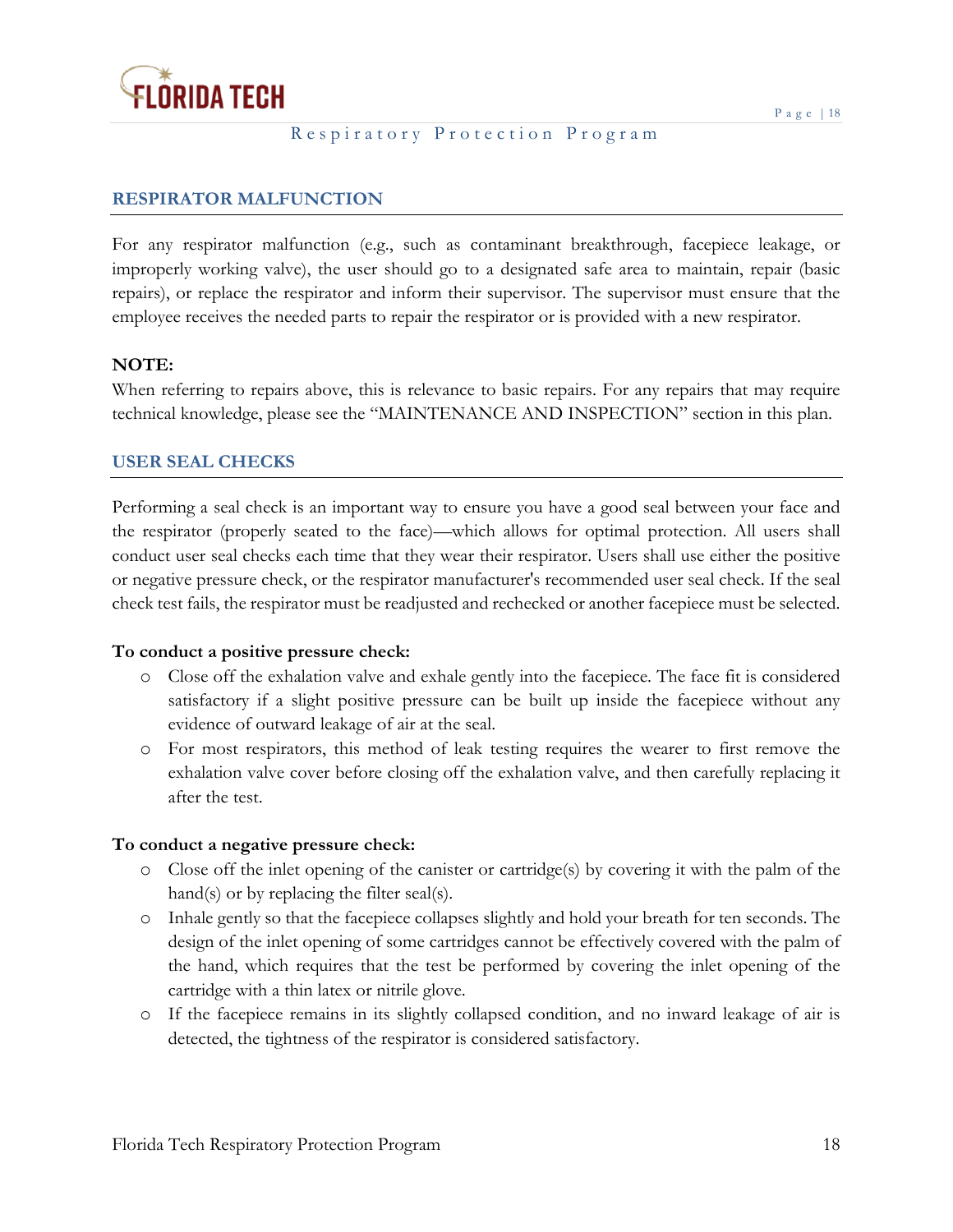

## **Manufacturer Seal Checks**

The respirator manufacturer's recommended procedures for performing a user seal check may be used instead of the positive and/or negative pressure check procedures, provided that the employer demonstrates that the manufacturer's procedures are equally effective in detecting seal leakage compared to the positive pressure and negative pressure checks described above.

#### Special Note 1:

When using a respirator that has a metal strip that fits over the nose (commonly on N95's), be sure to carefully press the strip down to ensure that the nosepiece fits closely and provides a full seal.

#### Special Note 2:

<span id="page-18-0"></span>Some disposable respirators, the exhalation valves are not designed for positive pressure user seal checks. If you wear a valved disposable respirator, you must conduct a negative pressure user seal check.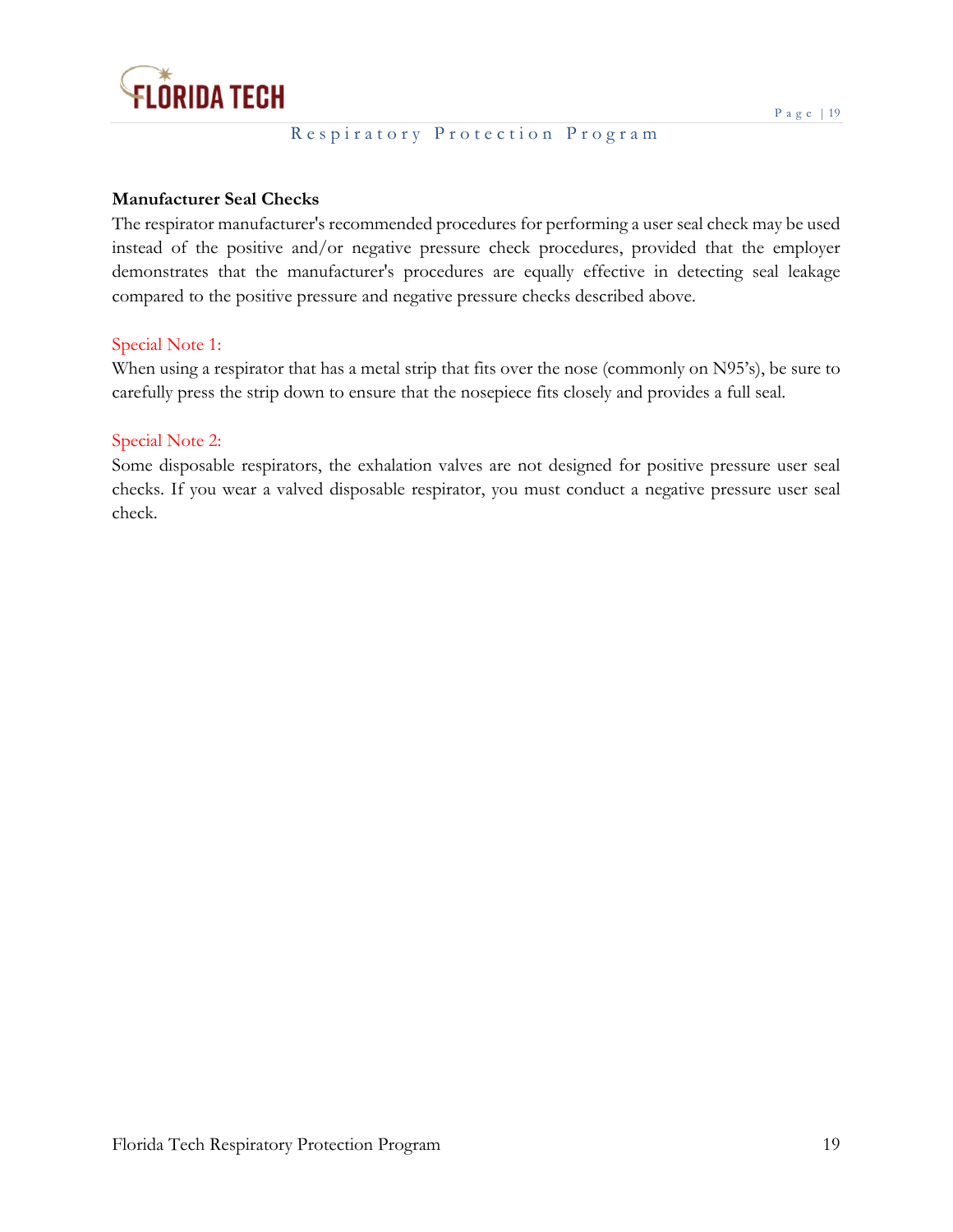

#### **EXTENDED USE & REUSE**

As an initial standard, Florida Tech will implement the procedure that all disposable respirators shall be discarded after each use. However, there may be times that this standard is subject to alternative measures (e.g. equipment shortage—examples similar to the events of the COVID-19 pandemic). In either event, Florida Tech will ensure that the OSHA's General Duty Clause is utilized as a standard for continual respirator use of the same unit.

Under the guidance of authoritative entities (e.g. OSHA, CDC), there *may* be times for which respirators, particularly N95 units, are permitted to be utilized under extended circumstances, re-used, or used when expired. However, whenever respirators are contaminated and cannot be appropriately decontaminated without impacting the units' integrity, has been soiled or damaged, they must be discarded, and a new unit used.

#### **Extended Use (or Reuse)**

If deemed acceptable by OSHA and in the event extended use or reuse of N95's becomes necessary, the same worker is permitted to extend use of or reuse the respirator, as long as the respirator maintains its structural and functional integrity, and the filter material is not physically damaged, soiled, or contaminated (e.g., with blood, oil, paint).

#### **Expired Use of N95's**

If N95s are not available, and Florida Tech has shown a good faith effort to acquire appropriate respirators or to use alternative options, every effort will be made to exercise discretion for the use of N95's beyond the manufacturer's recommended shelf life, including surgical N95s, so long as it does not violate applicable regulations.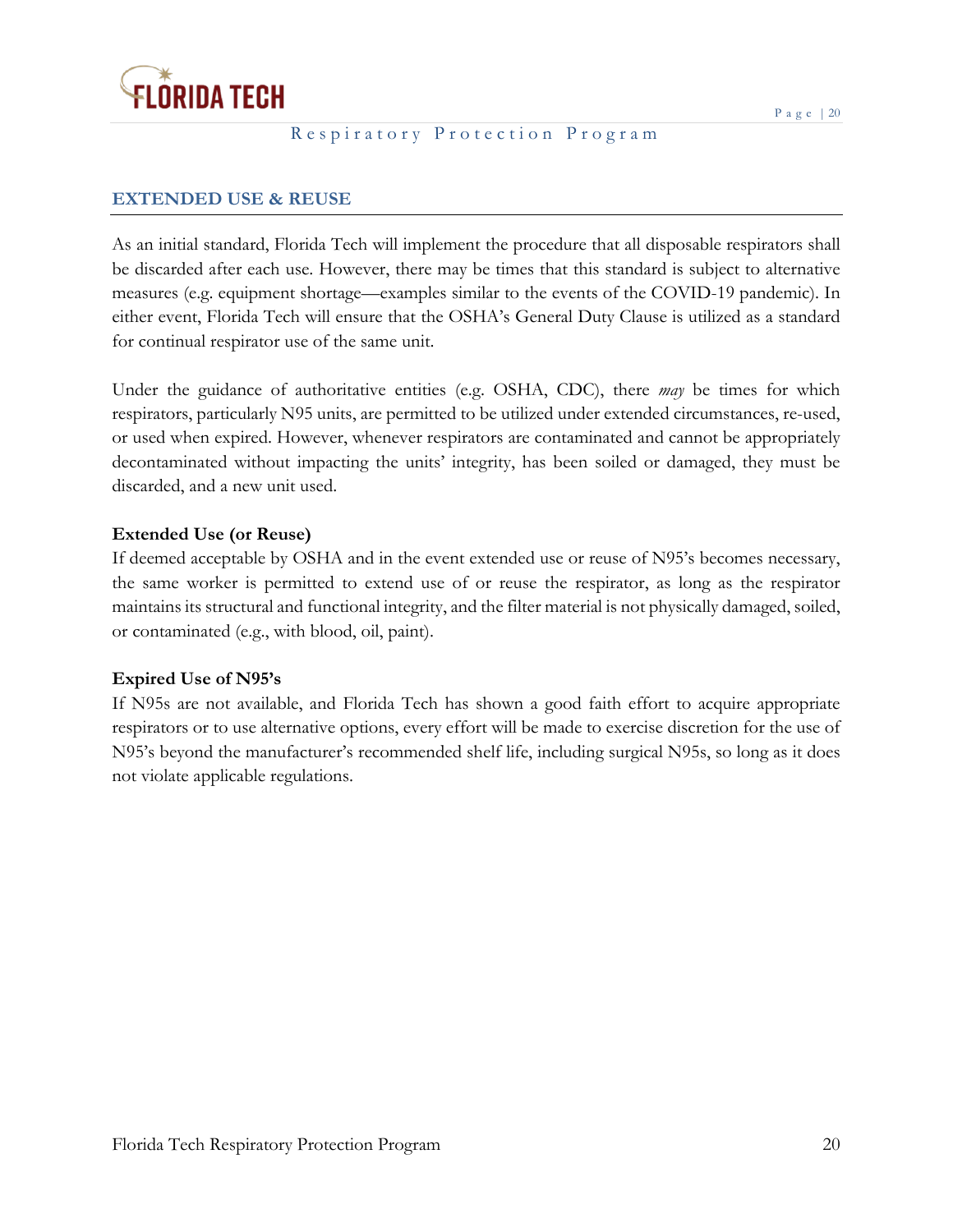

# <span id="page-20-0"></span>**MAINTENANCE AND INSPECTION**

Respirators shall always be properly maintained to ensure that they function properly and adequately protect the employee. Maintenance involves a thorough visual inspection for cleanliness and defects.

# **Inspections**

Respirator inspection must be conducted before every use. The following checklist is recommended when inspecting respirators:

**Facepiece** 

cracks, tears, or holes facemask distortion cracked or loose lenses/face shield

- **Valves** residue or dirt cracks or tears in valve material
- **Air Supply Systems** breathing air quality/grade condition of supply hoses connections
- **Head Strap** breaks or tears broken buckles **Filters/Cartridges** 
	- approval designation gaskets cracks or dents in housing proper cartridge for hazard

# <span id="page-20-1"></span>**Repairs/Replacement Parts**

Worn or deteriorated parts shall be replaced prior to use. No components will be replaced, or repairs made beyond those recommended by the manufacturer. Repairs or adjustments to respirators are to be made only by persons appropriately trained to perform such operations and shall use only the respirator manufacturer's NIOSH-approved parts designed for the respirator. All repairs will be conducted by the manufacturer or an appropriately qualified vendor.

# <span id="page-20-2"></span>**Defective Respirators**

Respirators that are defective or have defective parts shall be taken out of service. If, during an inspection, an employee discovers a defect in a respirator, they shall bring the defect to the attention of their supervisor. Supervisors will decide whether to:

- o Temporarily take the respirator out of service until it can be repaired.
- o Perform a simple fix on the spot such as replacing a head strap.
- o Dispose of the respirator due to an irreparable problem or defect.

When a respirator is taken out of service, the respirator will be tagged out of service, and the employee will be given a replacement of the same make, model, and size.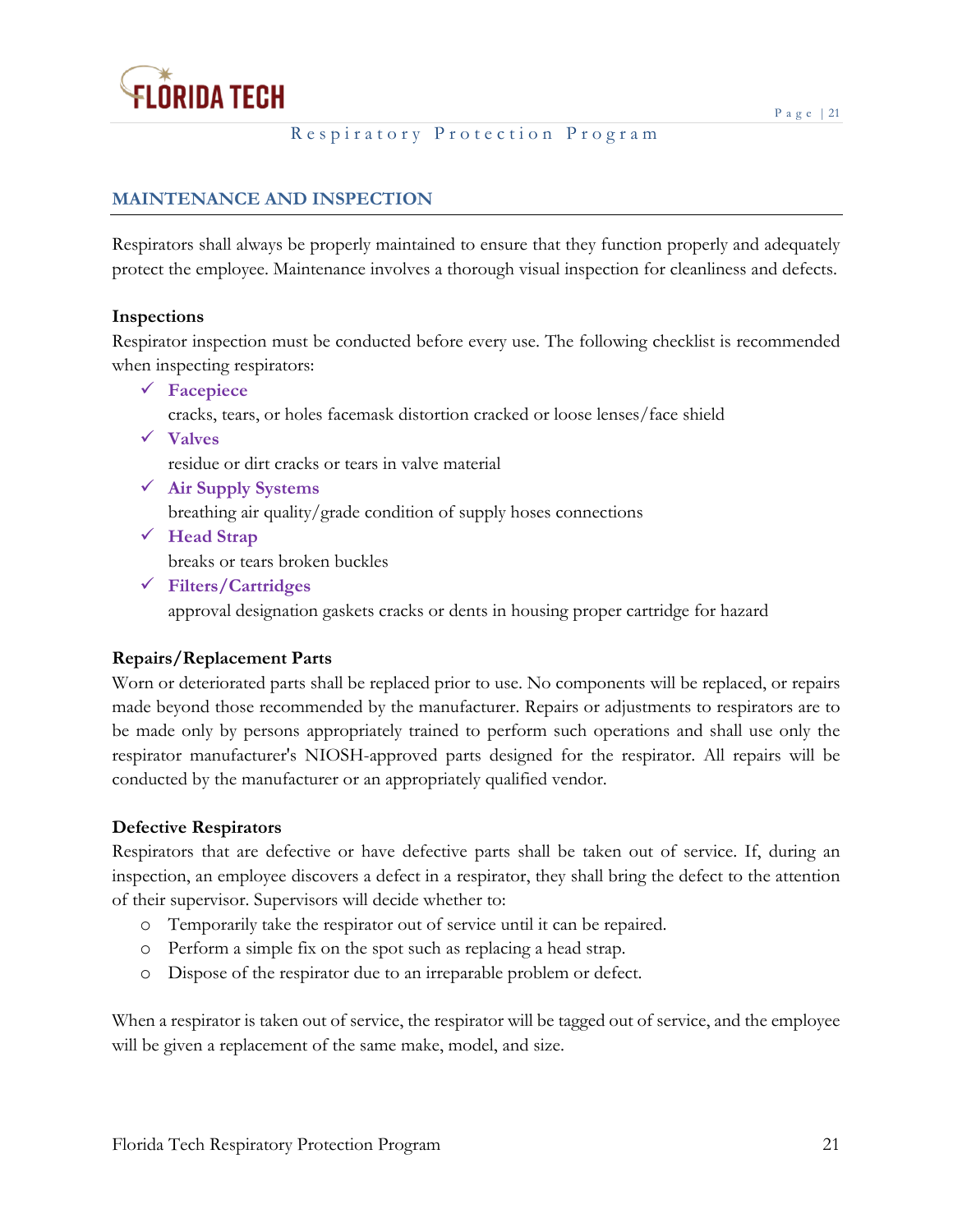

#### <span id="page-21-0"></span>**Cleaning**

Respirators are to be regularly cleaned and disinfected. Respirators issued for the exclusive use of a single employee is the preferred procedure and is recommended by EH&S. Atmosphere supplying, and emergency use respirators are to be cleaned and disinfected after each use. The following procedure is recommended:

- o Disassemble respirator, removing any filters, canisters, or cartridges;
- o Wash the facepiece and associated parts in a mild detergent with warm water. Do not use organic solvents;
- o Rinse completely in clean warm water;
- o Wipe the respirator with disinfectant wipes (70% Isopropyl Alcohol) to kill germs;
- o Air dry in a clean area;
- o Reassemble the respirator and replace any defective parts;
- o Place in a clean, dry plastic bag or other airtight container.

# **Storage**

Respirators must be stored so they are protected against damage, contamination, dust, sunlight, extreme temperatures, excessive moisture, damaging chemicals, and/or in accordance with the manufacturer's recommendations. The facepiece and exhalation valve must be stored in a manner that will prevent deformation. Each respirator should be positioned so that it retains its natural configuration.

Respirators intended for emergency use must be kept accessible to the work area, but not in an area that might itself be involved in the emergency because such an area may become contaminated or inaccessible.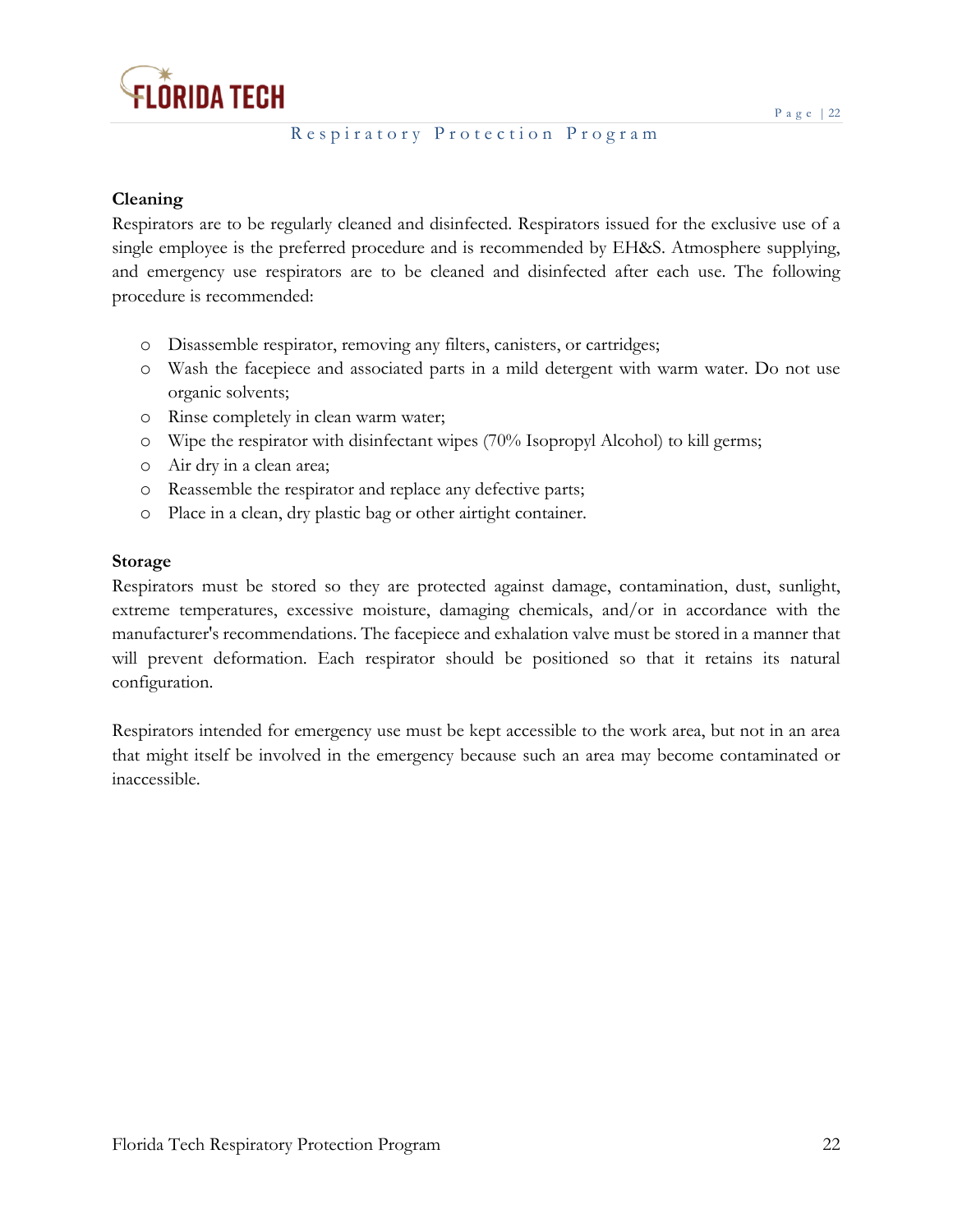

# <span id="page-22-0"></span>**TRAINING**

# <span id="page-22-1"></span>**Method & Content**

EH&S will provide training to all respirator users. The training may be online, in-person, by document, or may include a combination of all methods. In either method, it will include the type, model, and size of respirator for which each employee has been assigned and fit tested.

Various topics will be covered in the training. These include:

- The Florida Tech Respiratory Protection Program/Plan
- The OSHA Respiratory Protection Standard
- $\checkmark$  Selection, Use, and Maintenance
- $\checkmark$  Limitations of Respirators
- $\checkmark$  Donning and Doffing
- $\checkmark$  Fit Testing

# <span id="page-22-2"></span>**Frequency**

Workers must be trained prior to using a respirator in the workplace. Employees will be retrained annually at minimum and more often, as needed (e.g., if they need to use a different respirator or the employee's non-compliance warrant re-training). During fit-testing, employees must demonstrate their understanding of the topics covered in the training through hands-on exercises (e.g. correctly donning and doffing the respirator).

# <span id="page-22-3"></span>**Elastomeric Half & Full-Face Respirators and PAPR Units**

For employees utilizing Elastomeric Half & Full-Face respirators and PAPR units, additional training will be provided in the form of in-person and supplemental documentation.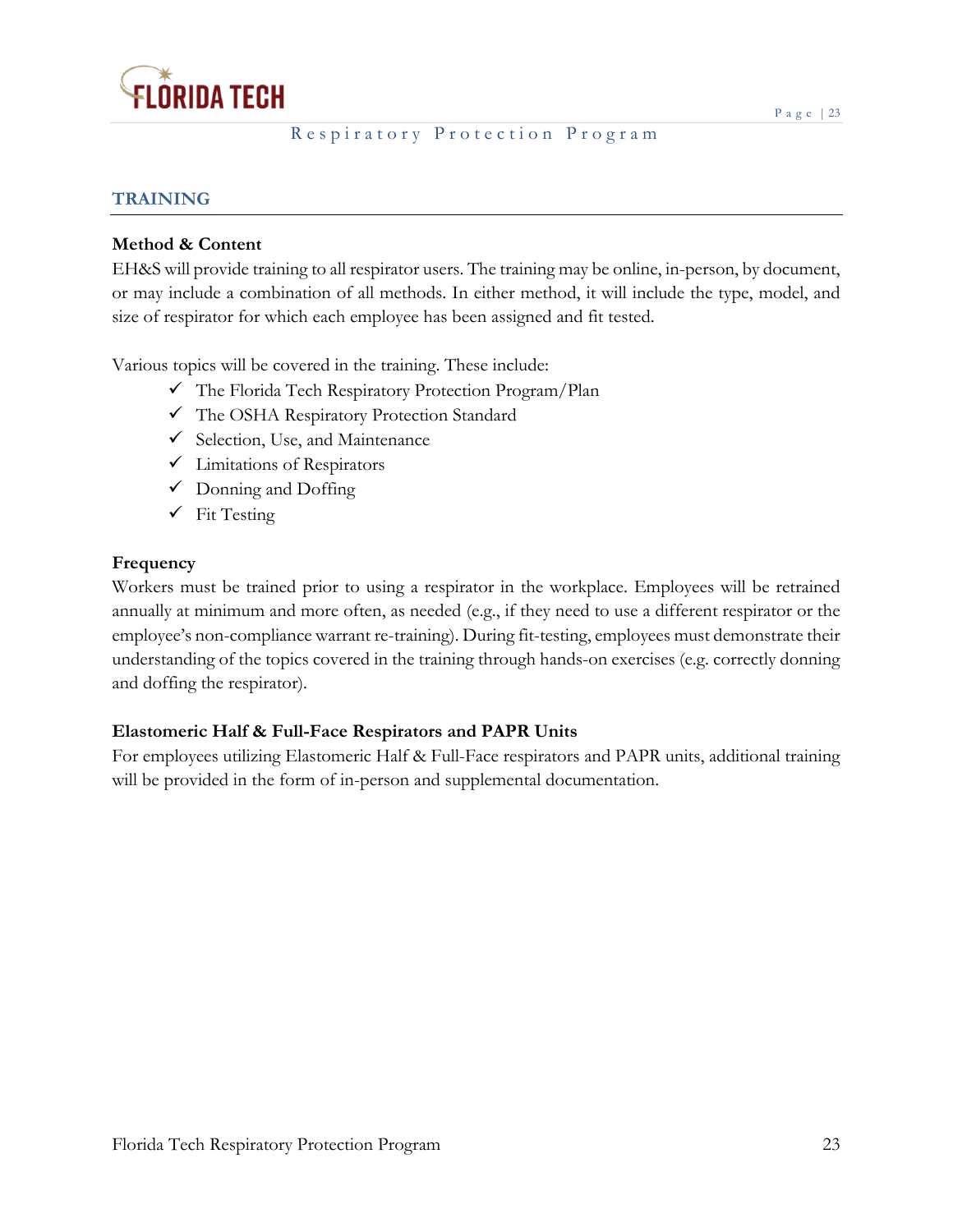

#### <span id="page-23-0"></span>**PROGRAM EVALUATION**

The Respiratory Program (Plan) will be reviewed annually, at minimum, by EHS, to ensure that the provisions of this program are being implemented. The evaluations may include this plan's review, regular consultations with employees and their supervisors (who use respirators), site inspections, air monitoring, and/or a review of other applicable records. Additionally, the program will be re-evaluated given any environmental circumstances that may change workplace hazards (e.g. pandemics).

Problems identified during any evaluation will be addressed and changes made in this plan, if necessary. Whenever changes are made to this plan that impact employee safety or understanding as it relates to respirator use, all applicable users will be notified.

# <span id="page-23-1"></span>**RECORD KEEPING & RETENTION**

A written copy of Florida Tech Respirator Protection Plan and the OSHA Standard are kept in the EH&S Office and online (for review and download) to be made available to all employees who wish to review it.

EH&S will maintain the copies of hazard assessments, training, and fit test records. EH&S will also maintain copies of the Medical Clearance Records for all employees covered under the respirator program.

The completed Medical Evaluation Questionnaires and documented findings are confidential and will remain with the appropriate medical professional. Records will be retained and available in accordance with 29CFR1910.1020.

Records for each employee shall be preserved and maintained for at least the duration of employment, plus 30-years.

# <span id="page-23-2"></span>**REPORTING CONCERNS**

When damage, misuse, or other concerns are discovered regarding yours or any respirator, immediately stop use of the unit and report the concerns to your supervisor.